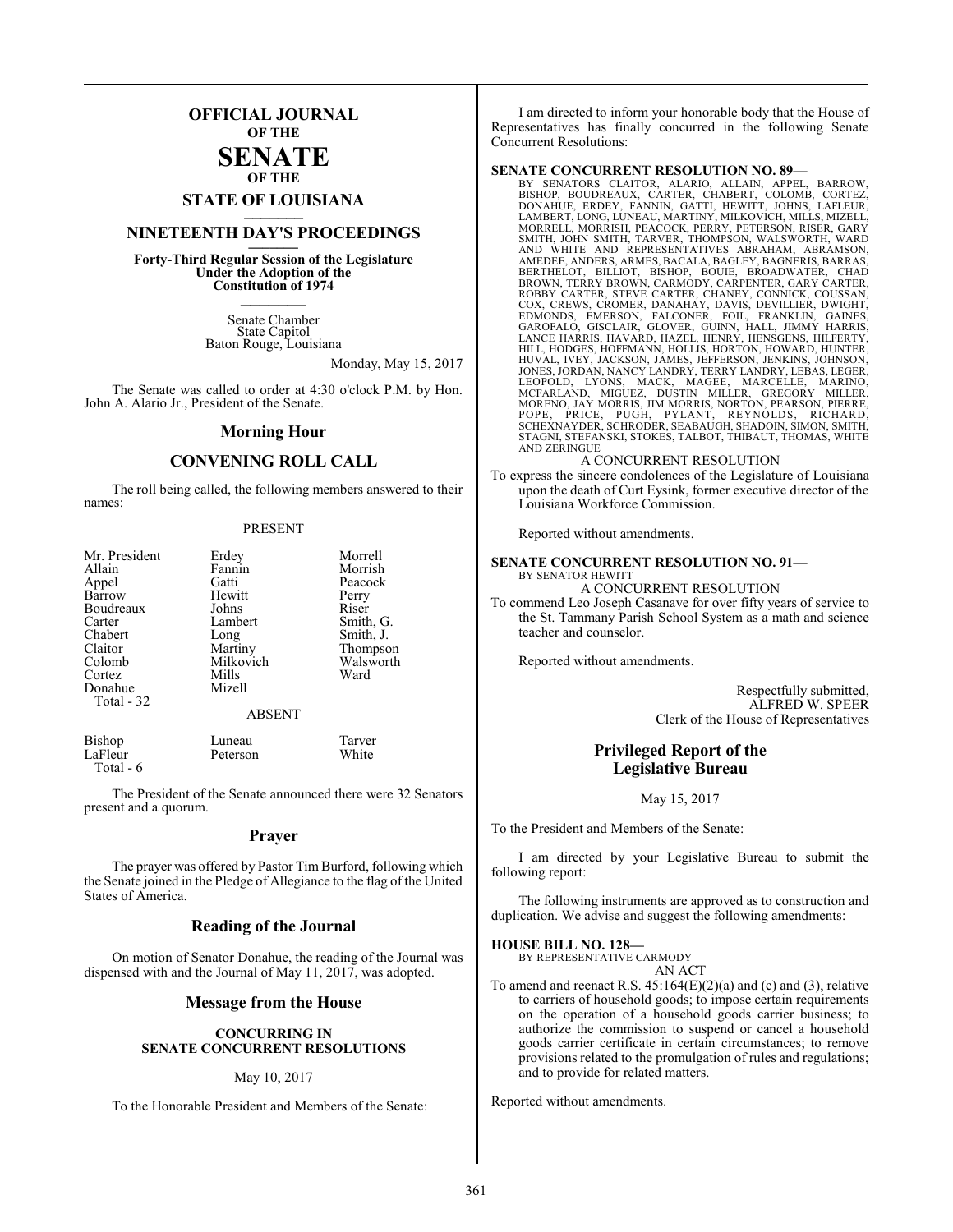## **Page 2 SENATE 19th DAY'S PROCEEDINGS**

May 15, 2017

#### **HOUSE BILL NO. 167—**

BY REPRESENTATIVES CARMODY, BAGLEY, BISHOP, COX, DAVIS, DWIGHT, FALCONER, GLOVER, HENSGENS, HOFFMANN, HORTON, MIGUEZ, REYNOLDS, SEABAUGH, SHADOIN, STAGNI, STEFANSKI, THIBAUT, AND THOMAS AN ACT

To amend and reenact R.S.  $32:1261(A)(1)(k)$ , relative to unauthorized acts regarding motor vehicles; to modify certain requirements regarding sales or offers to sell made directly to a consumer; and to provide for related matters.

Reported without amendments.

#### **HOUSE BILL NO. 211—**

BY REPRESENTATIVE FOIL AN ACT

To amend and reenact R.S. 12:1-401(C) and (F), 1-403(B)(2),  $204(B)(introductory$  paragraph),  $236(C)(1)(a)$ ,  $308(A)(1)$ , 1306(A)(3)(introductory paragraph) and (F), 1308(A)(2)(b),  $1350(A)(1)(c)$  and  $(B)(2)$  and R.S.  $51:215(A)(1)$ , to enact R.S. 12:1308.3(C)(8)(c), and to repeal R.S. 12:315 and 1356, relative to regulations by the secretary of state with respect to filings of business entities; to provide relative to corporations, partnerships, and certain limited liability companies; to provide relative to agents for service of process; to repeal certain penalties applicable to foreign limited liability companies; to provide technical changes; and to provide for related matters.

Reported without amendments.

#### **HOUSE BILL NO. 233—**

BY REPRESENTATIVE THOMAS

- AN ACT
- To enact R.S. 22:436(B)(4), relative to approved unauthorized insurers; to provide for placement on the list of approved unauthorized insurers; to provide filing requirements of surplus lines insurers; to require evidence from the insurer's domiciliary jurisdiction; and to provide for related matters.

Reported without amendments.

#### **HOUSE BILL NO. 289—**

BY REPRESENTATIVE THOMAS AN ACT

To enact R.S. 22:41.2, relative to the disclosure of contact information; to require that each risk-bearing entity transmit accurate contact information to the commissioner; to provide guidelines for whom the contact information is needed; and to provide for related matters.

Reported without amendments.

#### **HOUSE BILL NO. 290—** BY REPRESENTATIVE COX

AN ACT

To amend and reenact R.S. 37:3415.10(D), relative to appraisal management company license applications and renewals; to change a sunset provision; and to provide for related matters.

Reported without amendments.

#### **HOUSE BILL NO. 299—**

BY REPRESENTATIVE COUSSAN AN ACT

To repeal Chapter 31 of Title 51 of the Louisiana Revised Statutes of 1950, comprised of R.S. 51:2101 and 2102, relative to the Louisiana Immersive Technologies Enterprise; to dissolve the Louisiana Immersive Technologies Enterprise Commission; to transfer the ownership of certain property; to provide for certain authority; and to provide for related matters.

Reported without amendments.

### **HOUSE BILL NO. 310—**

BY REPRESENTATIVES REYNOLDS AND FOIL

- AN ACT
- To amend and reenact R.S. 12:1-140(25B), 1-402(C), 1-727(A), 1- 728(A), 1-1435(I), 1-1436(E) and (F), and 1-1444(A)(2) and (F)(1) and to enact R.S. 12:1-742.2 and 1-742.3, relative to corporations; to provide relative to quorum and voting requirements; to provide for the reservation of a terminated corporation's name; to provide with respect to shareholder meetings for the election of directors; to provide for personal jurisdiction over nonresident directors; to provide for venue in derivative proceedings; to provide with respect to an oppressed shareholder's right to withdraw and the judicial determination of fair value and payment terms; to provide for the reinstatement of a terminated corporation; and to provide for related matters.

Reported without amendments.

#### **HOUSE BILL NO. 378—**

BY REPRESENTATIVE ANDERS

### AN ACT

To amend and reenact R.S. 22:2083(A)(4) and to enact  $22:2083(B)(2)(k)$ , relative to the Louisiana Life and Health Insurance Guaranty Association; to exclude a person acquiring rights to receive payments through a "structured settlement factoring transaction" from guaranty fund coverage; and to provide for related matters.

Reported without amendments.

#### **HOUSE BILL NO. 393—**

BY REPRESENTATIVES CONNICK, MARCELLE, ARMES, BERTHELOT,<br>BILLIOT, BOUIE, CARPENTER, STEVE CARTER, FOIL, LANCE HARRIS,<br>HAVARD, HOFFMANN, IVEY, JORDAN, LYONS, MARINO, JAY<br>MORRIS, POPE, PYLANT, RICHARD, SCHEX AN ACT

To amend and reenact R.S. 22:1331, relative to residential property insurance policies; to provide certain policyholders the option to exclude personal property coverage after a declared disaster; to provide for a reduction in premium; to provide for the withdrawal of the exclusion and the reduction in premium; and to provide for related matters.

Reported with amendments.

#### **LEGISLATIVE BUREAU AMENDMENTS**

Amendments proposed by Legislative Bureau to Reengrossed House Bill No. 393 by Representative Connick

#### AMENDMENT NO. 1

In Senate Committee Amendment No. 2, proposed by the Senate Committee on Insurance and adopted by the Senate on May 11, 2017, on page 1, line 12, after "from the" change "disaster declaration." to "date the disaster declaration is made."

**HOUSE BILL NO. 407—**

- BY REPRESENTATIVE HUVAL AN ACT
- To amend and reenact R.S. 22:855(B)(1) and (2)(c) and 1568(B) and to enact R.S.  $22:855(B)(2)(d)$ , relative to producer compensation; to authorize agency fees on individual and group health insurance policies and supplemental benefit insurance policies; to provide for commissions and other forms of compensation; and to provide for related matters.

Reported without amendments.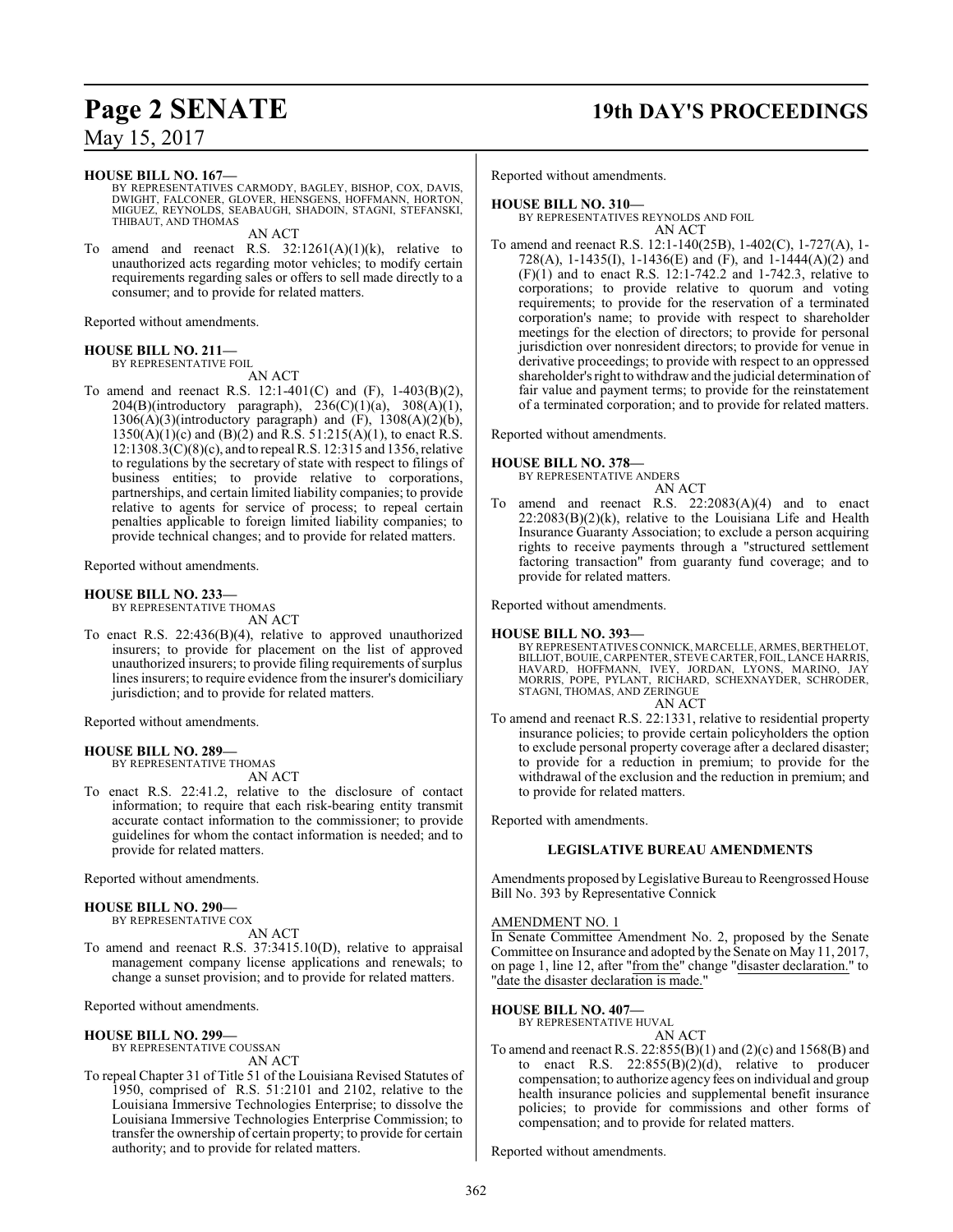# **19th DAY'S PROCEEDINGS Page 3 SENATE**

# May 15, 2017

**HOUSE BILL NO. 480—**

BY REPRESENTATIVE HUVAL AN ACT

To amend and reenact R.S. 22:821(B)(36) and (37), 2440(C), (D)(3), and (E),  $2441(E)(1)$ , and  $2443$  and to repeal R.S.  $22:2440(F)$  and 2451, relative to the Health Insurance Issuer External Review Act; to extend the period during which independent review organizations are approved by the commissioner; to require independent review organizations to immediately notify the commissioner of insurance of any material change to the organization's accreditation; to repeal certain administrative and regulatory requirements related to independent review organizations; to repeal annual reporting fees; and to provide for related matters.

Reported without amendments.

Respectfully submitted, DANIEL R. MARTINY Chairman

#### **Adoption of Legislative Bureau Report**

On motion of Senator Martiny, the Legislative Bureau amendments were adopted and the Bills and Joint Resolutions were read by title and passed to a third reading.

#### **Introduction of Senate Resolutions**

Senator Barrow asked for and obtained a suspension of the rules to read Senate Resolutions a first and second time.

#### **SENATE RESOLUTION NO. 103—** BY SENATOR BARROW

A RESOLUTION

To designate May 18, 2017, as "Teacher of the Year Day" in Senate District 15 and to commend the Teacher of the Year from each school in Senate District 15 for his or her exemplary and dedicated service.

On motion of Senator Barrow the resolution was read by title and adopted.

#### **SENATE RESOLUTION NO. 104—** BY SENATOR THOMPSON

A RESOLUTION

To express support for the development of passenger rail services along the Interstate 20 corridor in Louisiana.

The resolution was read by title and placed on the Calendar for a second reading.

#### **SENATE RESOLUTION NO. 105—**

BY SENATOR THOMPSON A RESOLUTION

To commend the Delhi High School powerlifting teams on winning second place in the 2017 Louisiana High School Athletic Association (LHSAA) Division V, Class 1A state powerlifting championship.

The resolution was read by title and placed on the Calendar for a second reading.

#### **SENATE RESOLUTION NO. 106—** BY SENATOR MORRISH

A RESOLUTION

To commend the Louisiana Orthopaedic Association and to recognize Tuesday, May 16, 2017, as "Louisiana Orthopaedic Day" at the Louisiana State Capitol.

On motion of Senator Morrish the resolution was read by title and adopted.

#### **SENATE RESOLUTION NO. 107—** BY SENATOR LONG

A RESOLUTION

To express the establishment of the Rose Landry Long Louisiana Senate Scholarship.

The resolution was read by title and placed on the Calendar for a second reading.

#### **SENATE RESOLUTION NO. 108—** BY SENATOR CLAITOR

A RESOLUTION

To commend Reid Didier upon attaining the rank of Eagle Scout of the Istrouma Area Council, Troop 888.

The resolution was read by title and placed on the Calendar for a second reading.

#### **SENATE RESOLUTION NO. 109—**

BY SENATOR JOHNS A RESOLUTION

To commend and congratulate the Bunkie High School Class of 1967 upon the celebration of their fifty year class reunion.

The resolution was read by title and placed on the Calendar for a second reading.

#### **SENATE RESOLUTION NO. 110—** BY SENATOR BISHOP

A RESOLUTION

To commend Orleans, Jefferson, St. Tammany, and St. Bernard parish chapters of Alliance for Good Government and to recognize May 24, 2017, as "Alliance for Good Government Day" at the Louisiana State Capitol.

The resolution was read by title and placed on the Calendar for a second reading.

#### **SENATE RESOLUTION NO. 111—** BY SENATOR BOUDREAUX

A RESOLUTION

To express the sincere condolences of the Senate of the Legislature of Louisiana upon the death of John M. Trahan Sr.

The resolution was read by title and placed on the Calendar for a second reading.

#### **SENATE RESOLUTION NO. 112—** BY SENATOR CARTER

A RESOLUTION

To recognize L. B. Landry-O.P. Walker College & Career Preparatory High School for its numerous achievements and to commend the Charging Buccaneers football team and boys basketball team on capturing Class 5A state championships.

On motion of Senator Carter the resolution was read by title and adopted.

#### **SENATE RESOLUTION NO. 113—**

BY SENATOR CARTER A RESOLUTION

To express the sincere condolences upon the death of William J. "Billy" Sanchez.

The resolution was read by title and placed on the Calendar for a second reading.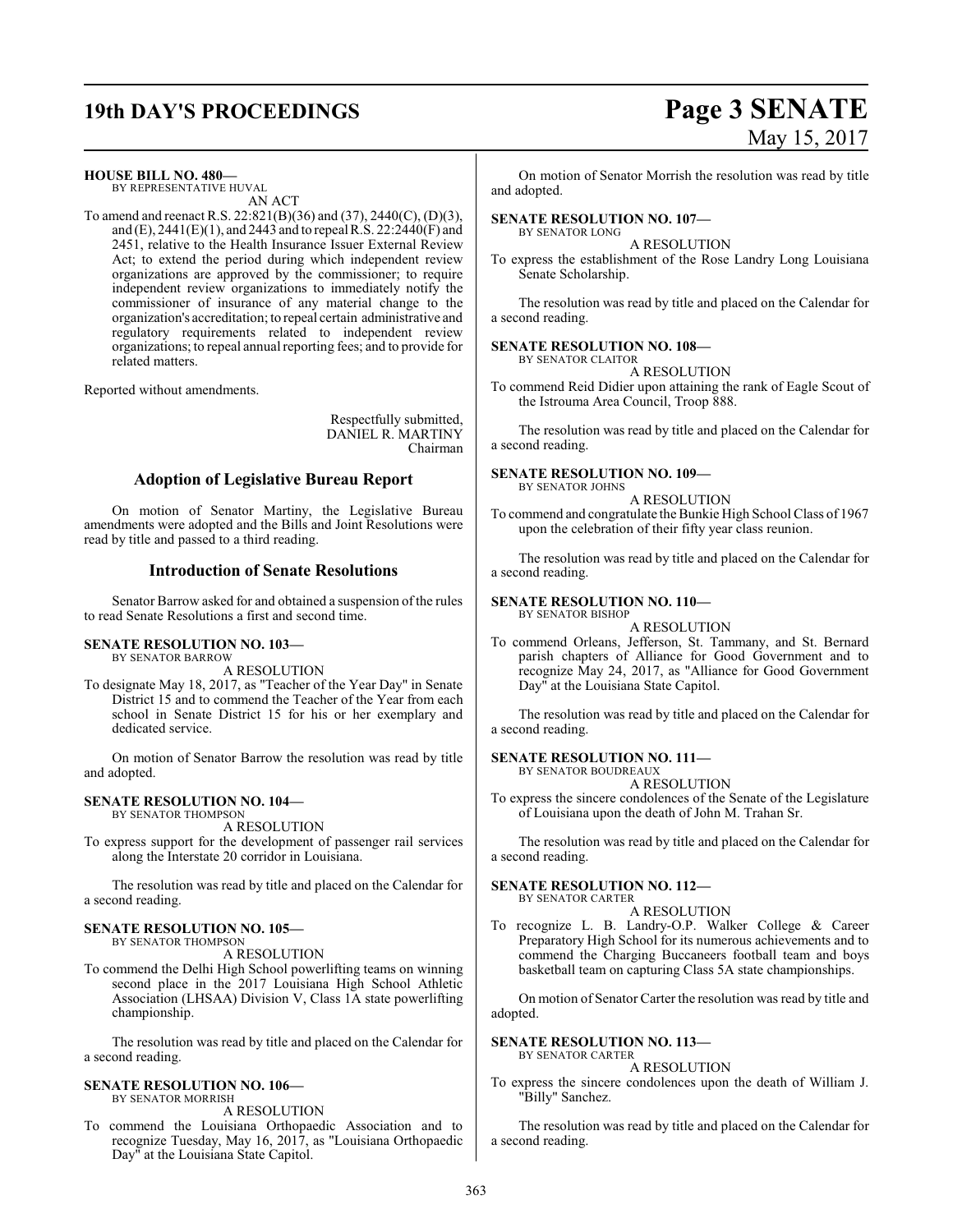#### **SENATE RESOLUTION NO. 114—** BY SENATOR CARTER

A RESOLUTION

To commend the Edna Karr High School girls outdoor track & field team on winning the 2017 Class 4A state championship and recognize Coach Tonya Allen for her achievements.

On motion of Senator Carter the resolution was read by title and adopted.

### **Introduction of Senate Concurrent Resolutions**

Senator Mills asked for and obtained a suspension of the rules to read Senate Concurrent Resolutions a first and second time.

#### **SENATE CONCURRENT RESOLUTION NO. 95—** BY SENATOR PEACOCK

A CONCURRENT RESOLUTION

To commend Mary Alice Rountree for her many years of exemplary public service to the parish of Caddo and for her continued commitment to the care of its elderly citizens and to congratulate her upon the occasion of her retirement from the Caddo Council on Aging.

The resolution was read by title and placed on the Calendar for a second reading.

#### **SENATE CONCURRENT RESOLUTION NO. 96—**

BY SENATOR MILLS

A CONCURRENT RESOLUTION To recognize and commend The Louisiana Hemophilia Foundation for its work to improve the quality of life and assist persons affected by rare inherited bleeding disorders, the absence of clotting proteins in the blood which are often painful and debilitating, and to designate Tuesday, May 16, 2017, as "Louisiana Hemophilia Foundation Day" at the legislature.

The concurrent resolution was read by title. Senator Mills moved to adopt the Senate Concurrent Resolution.

## **ROLL CALL**

The roll was called with the following result:

#### YEAS

| Mr. President        | Erdey         | Morrish   |
|----------------------|---------------|-----------|
| Allain               | Fannin        | Peacock   |
| Appel                | Gatti         | Perry     |
| Barrow               | Hewitt        | Peterson  |
| <b>Bishop</b>        | Johns         | Riser     |
| Boudreaux            | Lambert       | Smith, G. |
| Carter               | Long          | Smith, J. |
| Chabert              | Luneau        | Thompson  |
| Claitor              | Martiny       | Walsworth |
| Colomb               | Milkovich     | Ward      |
| Cortez               | Mills         | White     |
| Donahue              | Mizell        |           |
| Total - 35           |               |           |
|                      | <b>NAYS</b>   |           |
| Total $-0$           |               |           |
|                      | <b>ABSENT</b> |           |
| LaFleur<br>Total - 3 | Morrell       | Tarver    |

## **Page 4 SENATE 19th DAY'S PROCEEDINGS**

The Chair declared the Senate adopted the Senate Concurrent Resolution and ordered it sent to the House.

#### **SENATE CONCURRENT RESOLUTION NO. 97—** BY SENATOR CARTER

A CONCURRENT RESOLUTION

To designate May 17, 2017, as "Louisiana Housing Council Day" at the Legislature of Louisiana and commend the organization for its accomplishments.

The concurrent resolution was read by title. Senator Carter moved to adopt the Senate Concurrent Resolution.

### **ROLL CALL**

The roll was called with the following result:

#### YEAS

|               | Morrish   |
|---------------|-----------|
| Gatti         | Peacock   |
| Hewitt        | Perry     |
| Johns         | Peterson  |
| Lambert       | Riser     |
| Long          | Smith, G. |
| Luneau        | Smith, J. |
| Martiny       | Thompson  |
| Milkovich     | Walsworth |
| Mills         | Ward      |
| Mizell        | White     |
| Morrell       |           |
|               |           |
| <b>NAYS</b>   |           |
|               |           |
| <b>ABSENT</b> |           |
| LaFleur       | Tarver    |
|               | Fannin    |

Total - 3

The Chair declared the Senate adopted the Senate Concurrent Resolution and ordered it sent to the House.

#### **SENATE CONCURRENT RESOLUTION NO. 98—** BY SENATOR GARY SMITH

A CONCURRENT RESOLUTION

To commend Head Coach Angi Butler of Destrehan High School on being named the 2016-2017 Coach of the Year for girls basketball by the Louisiana Sports Writers Association and by USA-Today and to congratulate her on twenty years of coaching excellence.

The resolution was read by title and placed on the Calendar for a second reading.

### **Senate Resolutions on Second Reading**

**SENATE RESOLUTION NO. 102—** BY SENATOR MILKOVICH

A RESOLUTION

To commend and congratulate Dr. Pierce D. Nunley on his exemplary career as a physician and his outstanding achievements in the practice of spine surgery which have benefitted countless patients throughout his career.

On motion of Senator Milkovich the resolution was read by title and adopted.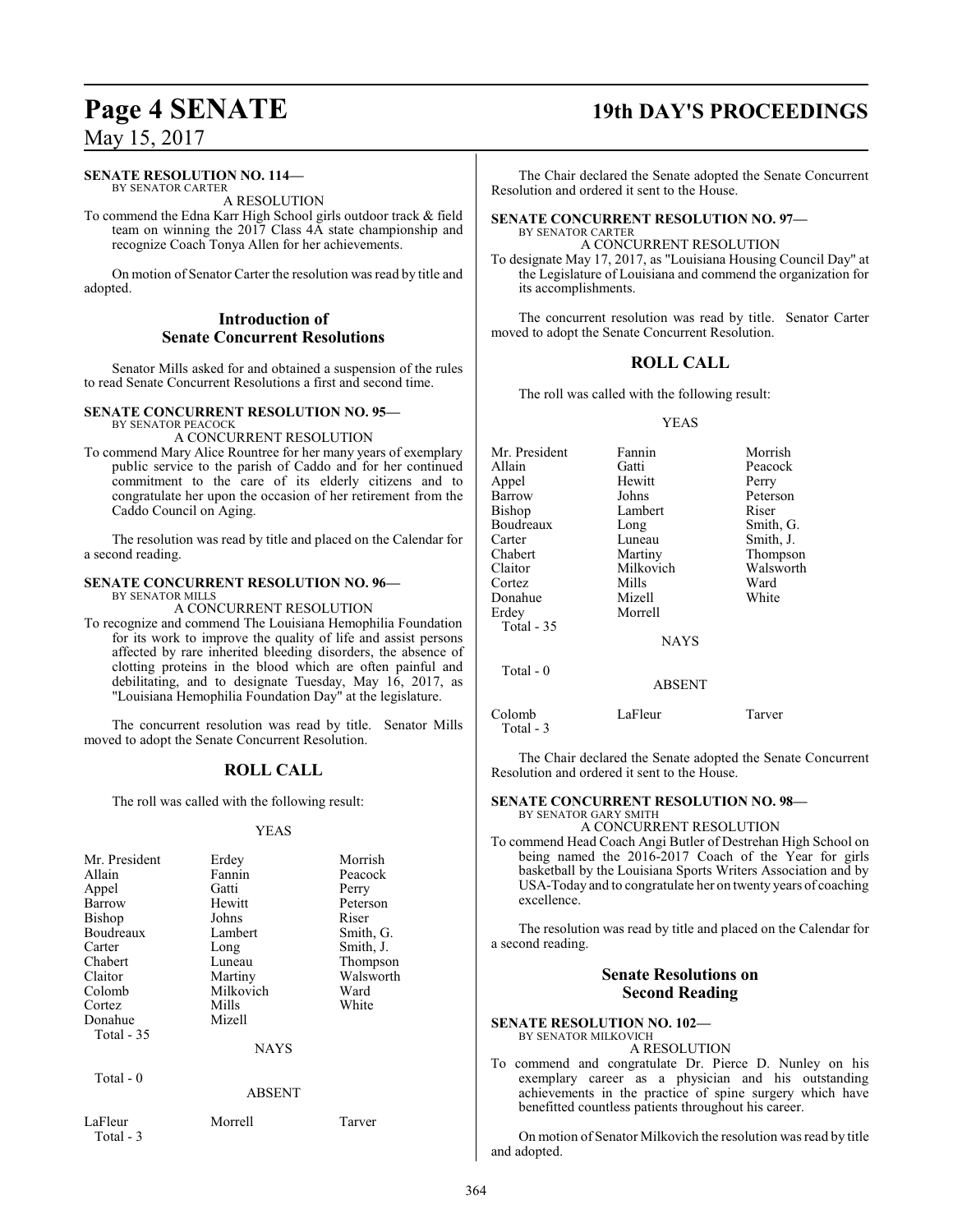## **19th DAY'S PROCEEDINGS Page 5 SENATE**

#### **Senate Concurrent Resolutions on Second Reading**

#### **SENATE CONCURRENT RESOLUTION NO. 92—** BY SENATOR MILKOVICH

A CONCURRENT RESOLUTION

To urge and request the Louisiana Department of Health to study nursing facility diversion program models, prepare a statewide implementation plan to provide senior and other citizens the full opportunity to live out their lives in their own homes and educate eligible consumers regarding community services and the financing of such supports and services, and submit a written report and implementation plan to the Senate and House health and welfare committees no later than September 30, 2017.

The resolution was read by title and referred by the President to the Committee on Health and Welfare.

**SENATE CONCURRENT RESOLUTION NO. 93—**

BY SENATOR COLOMB A CONCURRENT RESOLUTION To commend Lynn Whitfield on her many accomplishments.

The concurrent resolution was read by title. Senator Colomb moved to adopt the Senate Concurrent Resolution.

#### **ROLL CALL**

The roll was called with the following result:

#### YEAS

| Mr. President          | Erdey       | Morrish   |
|------------------------|-------------|-----------|
| Allain                 | Fannin      | Peacock   |
| Appel                  | Gatti       | Perry     |
| Barrow                 | Hewitt      | Peterson  |
| <b>Bishop</b>          | Johns       | Riser     |
| Boudreaux              | Lambert     | Smith, G. |
| Carter                 | Long        | Smith, J. |
| Chabert                | Luneau      | Thompson  |
| Claitor                | Martiny     | Walsworth |
| Colomb                 | Milkovich   | Ward      |
| Cortez                 | Mills       | White     |
| Donahue                | Mizell      |           |
| <b>Total - 35</b>      |             |           |
|                        | <b>NAYS</b> |           |
| Total $-0$             |             |           |
|                        | ABSENT      |           |
| LaFleur<br>$Total - 3$ | Morrell     | Tarver    |

The Chair declared the Senate adopted the Senate Concurrent Resolution and ordered it sent to the House.

### **SENATE CONCURRENT RESOLUTION NO. 94—**

BY SENATORS WARD AND CARTER

A CONCURRENT RESOLUTION

To affirm the need for civility in political debate as a fundamental requirement for effective representative democracy and governing.

The concurrent resolution was read by title. Senator Ward moved to adopt the Senate Concurrent Resolution.

# May 15, 2017

#### **ROLL CALL**

The roll was called with the following result:

#### YEAS

| Mr. President | Fannin      | Morrish   |
|---------------|-------------|-----------|
| Allain        | Gatti       | Peacock   |
| Appel         | Hewitt      | Perry     |
| Barrow        | Johns       | Peterson  |
| Bishop        | LaFleur     | Riser     |
| Boudreaux     | Lambert     | Smith, G. |
| Carter        | Long        | Smith, J. |
| Chabert       | Luneau      | Tarver    |
| Claitor       | Martiny     | Thompson  |
| Colomb        | Milkovich   | Walsworth |
| Cortez        | Mills       | Ward      |
| Donahue       | Mizell      | White     |
| Erdev         | Morrell     |           |
| Total - 38    |             |           |
|               | <b>NAYS</b> |           |
|               |             |           |

Total - 0

Total - 0

The Chair declared the Senate adopted the Senate Concurrent Resolution and ordered it sent to the House.

ABSENT

#### **Message from the House**

#### **ASKING CONCURRENCE IN HOUSE BILLS AND JOINT RESOLUTIONS**

May 10, 2017

To the Honorable President and Members of the Senate:

I am directed to inform your honorable body that the House of Representatives has finally passed and asks your concurrence in the following House Bills and Joint Resolutions:

| HB No. 223 | HB No. 305 | HB No. 338 |
|------------|------------|------------|
| HB No. 341 | HB No. 474 | HB No. 475 |
| HB No. 608 | HB No. 643 | HB No. 435 |
| HB No. 505 | HB No. 677 | HB No. 468 |

Respectfully submitted, ALFRED W. SPEER Clerk of the House of Representatives

#### **House Bills and Joint Resolutions on First Reading**

**HOUSE BILL NO. 223—** BY REPRESENTATIVE MORENO AND SENATOR CLAITOR AN ACT

To amend and reenact R.S. 14:95.10(A), (C), and (E), R.S. 15:590(8), R.S. 46:2136.3(A)(introductory paragraph) and (1) and 2151(B), Code of Evidence Article 412(A) and (D), and Code of Criminal Procedure Article 387(A)(introductory paragraph) and to enact R.S. 14:2(B)(47), 34.9, and 34.9.1, relative to domestic abuse; to provide relative to acts of abuse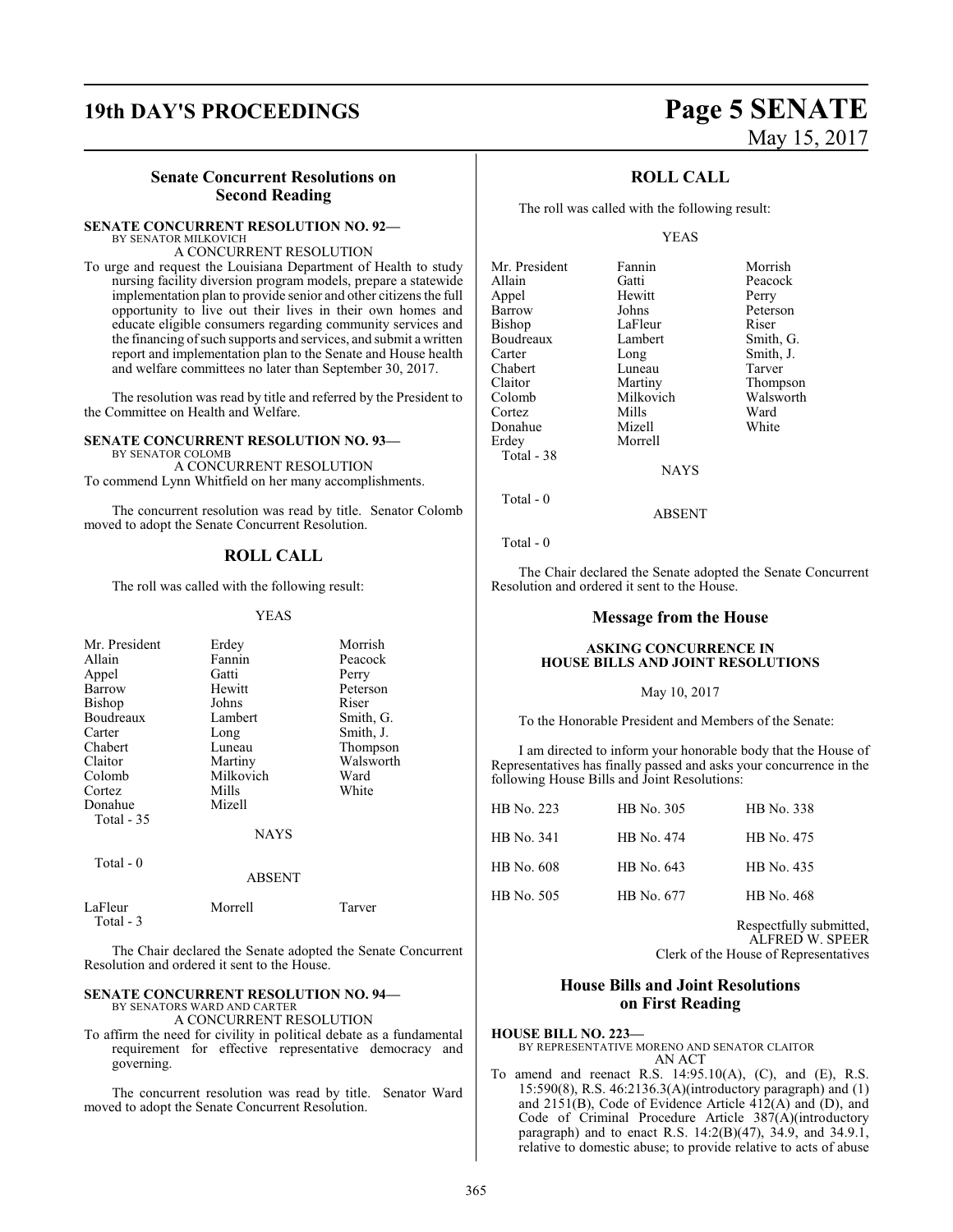involving dating partners; to provide relative to the definition of "dating partner"; to create the crimes of battery of a dating partner and aggravated assault upon a dating partner; to prohibit the possession of a firearm by persons convicted of certain offenses of battery of a dating partner; to add offenses of abuse involving dating partners to the types of offenses for which certain information is obtained upon arrest and conviction; to provide relative to the possession of firearms by persons subject to a permanent injunction or protective order for acts of abuse involving dating partners; to provide relative to admissibility of evidence of similar crimes, wrongs, or acts in cases of abuse involving dating partners; to provide relative to the information required when instituting the prosecution for an offense involving abuse against a dating partner; to provide definitions; and to provide for related matters.

The bill was read by title and placed on the Calendar for a second reading.

#### **HOUSE BILL NO. 305—**

BY REPRESENTATIVE JOHNSON AN ACT

To amend and reenact R.S. 37:2410 and to enact R.S. 37:2402(C), 2411.1, 2411.2, and 2424(C)(7), relative to the practice of physical therapy; to provide for active state oversight and supervision of the Louisiana Physical Therapy Board; to provide for the licensure of foreign graduates; to provide for the licensure of applicants with military training; to establish a continuing education review fee; and to provide for related matters.

The bill was read by title and placed on the Calendar for a second reading.

#### **HOUSE BILL NO. 338—** BY REPRESENTATIVE POPE

AN ACT

To amend and reenact R.S. 37:2654(A)(introductory paragraph),  $(1)(c)$ , and  $(2)$ ,  $(B)$  through  $(D)$ , and  $(F)$  through  $(H)$ ,  $2662(A)$ (introductory paragraph),  $(2)$ ,  $(3)$ , and  $(7)(c)$  and  $(B)$ , 2663(A), (B), and (D), and 2664, to enact R.S. 37:2654(A)(1)(d) and (e) and (I) through (K), 2656.1, 2660.1, 2661.2, and  $2662(C)$ , and to repeal R.S. 37:2655, relative to the practice of speech-language pathology and audiology; to provide for membership on the Louisiana Board of Examiners for Speech-Language Pathology and Audiology; to provide for officers and the domicile of the board; to provide for removal of members; to regulate telepractice; to authorize the conditional issuance or renewal of a license; to provide for disciplinary proceedings and penalties; to prohibit the practice of speech-language pathology and audiology without a license or registration; to prohibit certain actions by licensees and registrants; and to provide for related matters.

The bill was read by title and placed on the Calendar for a second reading.

## **HOUSE BILL NO. 341—**

BY REPRESENTATIVE DUSTIN MILLER AN ACT

To amend and reenact R.S. 17:1607, the heading of Title 28 of the Louisiana Revised Statutes of 1950, the heading of Chapter 1 of Title 28 of the Louisiana Revised Statutes of 1950, R.S. 28:1,  $2(1)$ ,  $(7)$ ,  $(9)$ ,  $(10)$ ,  $(14)$ ,  $(17)$ ,  $(20)$ ,  $(21)$ ,  $(26)$ ,  $(29)$ , and  $(32)(a)$ and (b), 3, the heading of Part I-A of Chapter 1 of Title 28 of the Louisiana Revised Statutes of 1950, R.S. 28:11, 12, 13(introductory paragraph), (1), and (3) through (5), 14, 15(A)(introductory paragraph), (3), (9), and (B), the heading of Part II of Chapter 1 of Title 28 of the Louisiana Revised Statutes

## **Page 6 SENATE 19th DAY'S PROCEEDINGS**

of 1950, R.S. 28:21(A) and (B), 21.1, 22(B)(introductory paragraph) and  $(C)(1)$ , 22.5, 22.7(A), 22.9, 23, 25, 25.1(A),  $(C)(1)(a)$ (introductory paragraph) and (v), (b), (c),  $(2)(a)(iv)$ , and (D), 25.2, the heading of Part III of Chapter 1 of Title 28 of the Louisiana Revised Statutes of 1950, R.S. 28:50(1), (3), (4), and (6),  $51(C)$ ,  $51.1(A)(1)$ ,  $52(A)$  through (C),  $(G)(2)(a)$ , and  $(H)(2)$ , 52.2, 52.3, 52.4(A) through  $(C)$ , 53(A),  $(B)(1)$  and  $(2)(b)$ and (d)(introductory paragraph),  $(G)(2)$  and  $(6)$ ,  $(J)$ ,  $(K)(1)$ , and  $(L)(1)$  and  $(3)$ , 53.2 $(A)$ (introductory paragraph) and  $(1)$ ,  $(B)$ ,  $(C)(3)$ , and  $(F)$ , 54 $(A)$  and  $(D)(1)$ (introductory paragraph) and (a) and (3), 55(B), (E)(1) and (3) through (5), (F), (G), (I), and (J), 56(A)(1)(a) and (2)(b), (B), (C), and (G), 59(A), (C), and  $(D)$ , 62, 64(F), 67(1) and (3), 69(A)(1), 70(A), (B)(introductory paragraph) and (1), and (E)(2)(f), 71(B), (C), (E), and (F), 72(A), 73, 91 through 93, 94(A), 96(A) through (C) and (E) through  $(H)$ ,  $96.1(A)$ ,  $(B)$ , and  $(D)$  through  $(F)$ ,  $97$  through  $100$ , 101 through 145, 146(A), 147, the heading of Part VI ofChapter 1 of Title 28 of the Louisiana Revised Statutes of 1950, R.S.  $28:171(C)(4)(a)$  and  $(D)(5)$ , 171.1(introductory paragraph) and (5) through (8), 172 through 181, 183, 184, 185(A), 200 through 202, 215.2(1)(introductory paragraph) and (2), 215.3(A) and (B), 215.4(A), the heading of Part X of Chapter 1 of Title 28 of the Louisiana Revised Statutes of 1950, R.S. 28:221(1) through (6), (8), (9), and (11) through (13), 222 through 225, 227(A), (C), and (E), 228, 229(A) and (C), 230(A)(introductory paragraph) and  $(2)(a)$  and  $(d)(i)$ ,  $(B)$ , and  $(C)$ , 232, 233 $(2)$ , 234(introductory paragraph) and (2), the heading of Chapter 5 of Title 28 of the Louisiana Revised Statutes of 1950, R.S. 28:475, 476, 477(1) and (3)(a)(introductory paragraph) and (b), 478(A), the heading of Chapter 11 of Title 28 of the Louisiana Revised Statutes of 1950, R.S. 28:771, 772(A)(1) and (2)(c) and (B), the heading of Chapter 15 of Title 28 of the Louisiana Revised Statutes of 1950, R.S. 28:841(A), 911(1), 913(A)(2) and (3), 915(A)(3), and 931(B)(2), R.S. 36:258(C) and 259(C)(10) and (16), R.S. 40:1237.1(A)(9)(a)(ii)(introductory paragraph) and 2142(A), Code of Criminal Procedure Articles 648(A)(1) and (B)(1), 657, 657.1(A)(4), and 657.2(A), and Children's Code Article 1404(9), to enact R.S. 28:2(33) through (39), and to repeal R.S. 28:2(11), 22.4, 22.10, 52.1, 95, 100.1, 182, Chapter 6 of Title 28 of the Louisiana Revised Statutes of 1950, comprised of R.S. 28:501 through 506, and Chapter 7 of Title 28 of the Louisiana Revised Statutes of 1950, comprised of R.S. 28:561, relative to mental health and behavioral health laws; to revise terminology and definitions of terms relating to mental health and behavioral health; to provide relative to healthcare services for persons with mental illness and substance-related and addictive disorders; to provide for care and treatment of persons with behavioral health needs; to provide relative to facilities where such care is delivered; to provide for the administration of state psychiatric hospitals; to make technical changes and corrections in laws pertaining to mental health and behavioral health; and to provide for related matters.

The bill was read by title and placed on the Calendar for a second reading.

#### **HOUSE BILL NO. 435—**

BY REPRESENTATIVE TALBOT

AN ACT

To amend and reenact R.S.  $22:1880(C)(1)$  and (2) and to enact R.S. 22:1880(E), relative to balance billing disclosure; to require that a healthcare facility disclose to a patient out-of-network providers; to provide for notice to insureds of possible balance billing at first registration with a healthcare facility; to provide for penalties for failure to disclose; and to provide for related matters.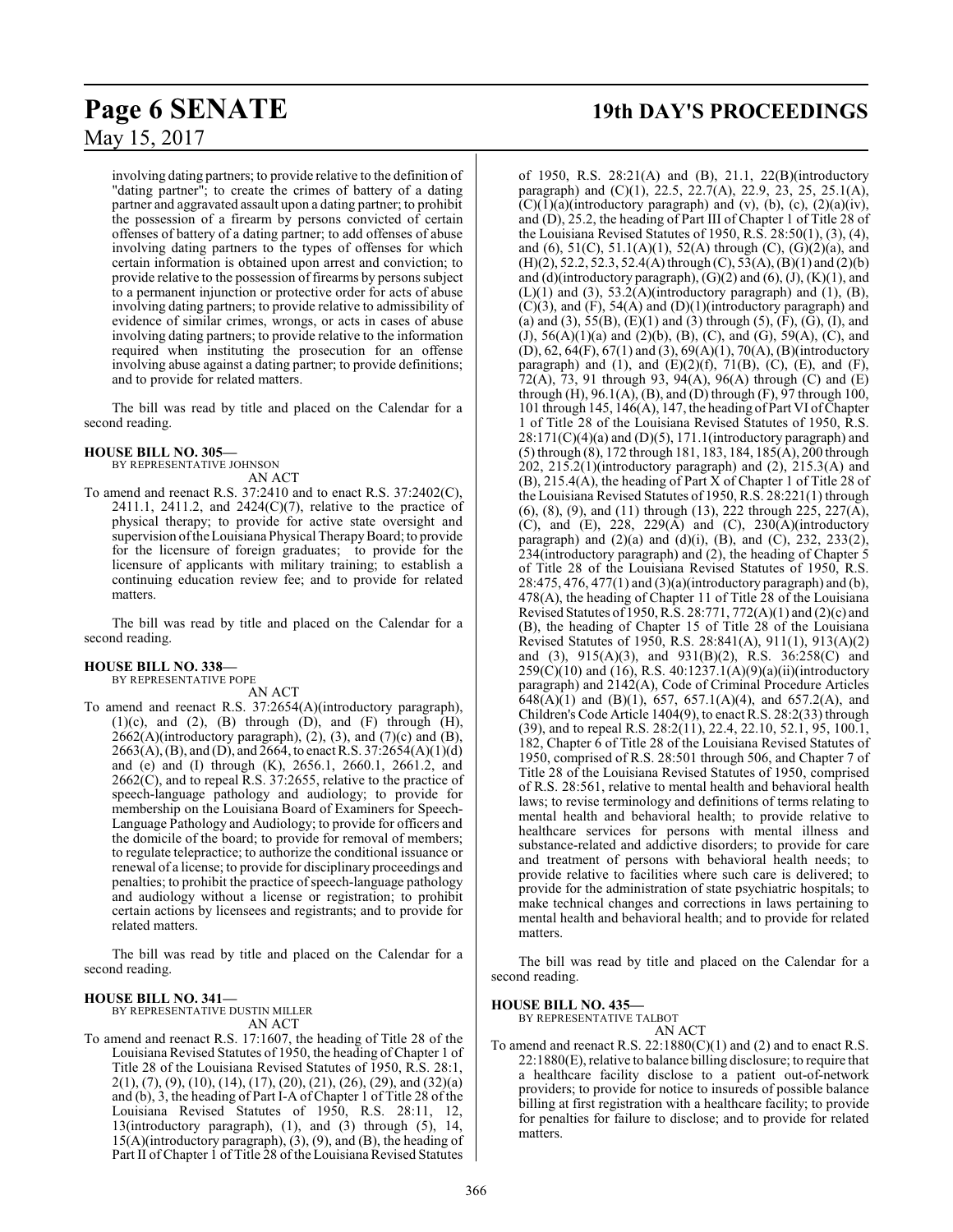# **19th DAY'S PROCEEDINGS Page 7 SENATE**

# May 15, 2017

The bill was read by title and placed on the Calendar for a second reading.

#### **HOUSE BILL NO. 468—** BY REPRESENTATIVE EMERSON

AN ACT

To amend and reenact R.S. 37:563(introductory paragraph) and (13) through  $(17)$  and to enact R.S. 37:563 $(18)$  through  $(22)$  and 581.1; relative to the Louisiana Cosmetology Act; to provide for definitions; to define unregulated services and establish natural hair braiding as an unregulated service; to provide for state preemption; and to provide for related matters.

The bill was read by title and placed on the Calendar for a second reading.

#### **HOUSE BILL NO. 474—**

BY REPRESENTATIVE GAROFALO AN ACT

To amend and reenact R.S. 56:431.2(A)(1) and (B)(2) and to repeal R.S. 56:431.2(B)(3)(d) and (C), relative to alternative oyster culture permits; to authorize the issuance of such permit to a person holding an oyster lease on a privately owned water bottom or dual-claimed water bottom; and to provide for related matters.

The bill was read by title and placed on the Calendar for a second reading.

#### **HOUSE BILL NO. 475—**

BY REPRESENTATIVES GISCLAIR AND GAROFALO AN ACT

To amend and reenact R.S.  $56:332(N)(2)(c)$  and to enact R.S.  $56:332(N)(2)(d)$ , relative to crab fishing; to authorize the Wildlife and Fisheries Commission to prohibit crab traps in state-owned water bottoms during closed season; and to provide for related matters.

The bill was read by title and placed on the Calendar for a second reading.

#### **HOUSE BILL NO. 505—**

BY REPRESENTATIVES JACKSON AND HUNTER AN ACT

To enact R.S. 17:85.1, relative to Monroe City Schools; to name the building used as an auditorium and gymnasium at Lincoln Elementary School; and to provide for related matters.

The bill was read by title and placed on the Calendar for a second reading.

#### **HOUSE BILL NO. 608—**

BY REPRESENTATIVE WHITE

- AN ACT
- To amend and reenact R.S. 56:1901, 1902(1) 1903, 1904(A), (B)(introductory paragraph), (C)(2), (D), (E), and (H), and 1907 and to enact R.S. 56:1902(3) and 1904(C)(3), (I), (J), and (K), relative to threatened and endangered species conservation; to include native plants in the species to be conserved by the Wildlife and Fisheries Commission and the Department of Wildlife and Fisheries; and to provide for related matters.

The bill was read by title and placed on the Calendar for a second reading.

#### **HOUSE BILL NO. 643—**

BY REPRESENTATIVE HUVAL AN ACT

To amend and reenact R.S. 22:821(B)(19)(c) and to enact R.S.  $22:821(B)(23)(d)$ , relative to license fees collected by the commissioner of insurance; to provide for an annual license renewal fee for viatical settlement providers; to provide for a late renewal fee for insurance claims adjusters; and to provide for related matters.

The bill was read by title and placed on the Calendar for a second reading.

#### **HOUSE BILL NO. 677— (Substitute for House Bill No. 558 by Representative Hodges)** BY REPRESENTATIVE HODGES

AN ACT

To amend and reenact R.S. 32:667(B)(1)(b) and 668(B)(1)(b) and (c), relative to restrictive driver's licenses; to provide relative to the procedures for obtaining a restrictive driver's license; to eliminate the waiting period for obtaining a restrictive license when refusing to submit to a chemical test for intoxication; to eliminate the waiting period for obtaining a restrictive license when test results show a blood alcohol content over the legal limit; to require ignition interlock devices as a condition of obtaining a restrictive driver'slicense; and to provide for related matters.

The bill was read by title and placed on the Calendar for a second reading.

#### **Message from the House**

#### **ASKING CONCURRENCE IN HOUSE CONCURRENT RESOLUTIONS**

May 15, 2017

To the Honorable President and Members of the Senate:

I am directed to inform your honorable body that the House of Representatives has finally passed and asks your concurrence in the following House Concurrent Resolutions:

| HCR No. 5         | $HCR$ No. 36      | $HCR$ No. 10      |
|-------------------|-------------------|-------------------|
| $HCR$ No. 9       | <b>HCR</b> No. 69 | <b>HCR No. 70</b> |
| <b>HCR No. 71</b> | <b>HCR No. 72</b> |                   |

Respectfully submitted, ALFRED W. SPEER Clerk of the House of Representatives

#### **House Concurrent Resolutions**

Senator Appel asked for and obtained a suspension of the rules to read House Concurrent Resolutions a first and second time.

#### **HOUSE CONCURRENT RESOLUTION NO. 5—** BY REPRESENTATIVE EMERSON

A CONCURRENT RESOLUTION

To amend and reenact the Louisiana State Board of Cosmetology rules (LAC 46:XXXI.101 and 1101(A)) and to repeal rules (LAC 46:XXXI.1105 and 1107), which provide definitions, a special permit, and a curriculum relative to alternative hair and alternative hair design, and to direct the office of the state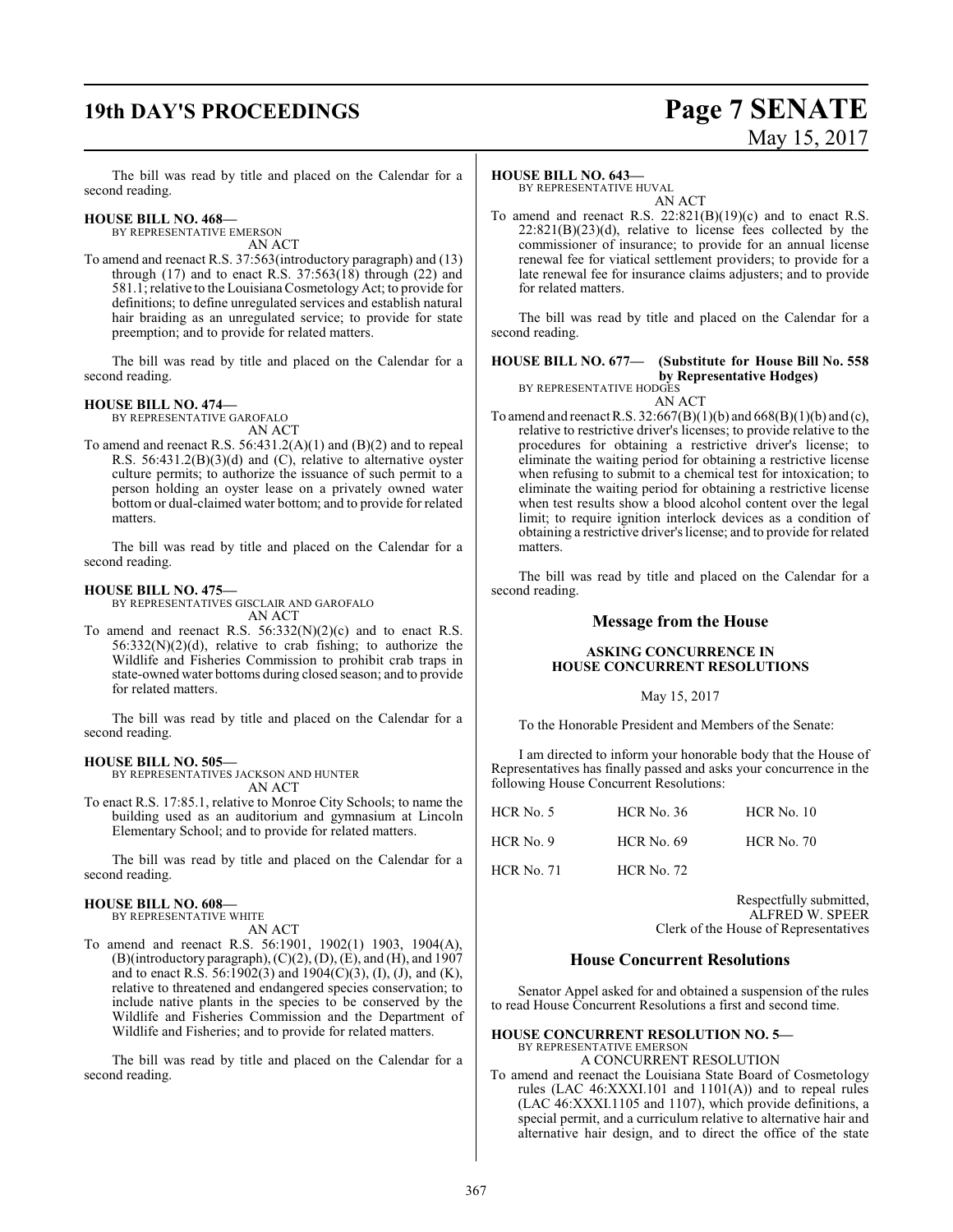register to print the amendments and notice of repeal in the Louisiana Administrative Code.

The resolution was read by title and placed on the Calendar for a second reading.

#### **HOUSE CONCURRENT RESOLUTION NO. 9—**

BY REPRESENTATIVE BISHOP AND SENATOR CORTEZ A CONCURRENT RESOLUTION

To urge and request the Department of Wildlife and Fisheries to examine the possibility of issuance of a "safe boater" decal to designate vessels that are certified as compliant with the state and federal laws concerning safe boating.

The resolution was read by title and placed on the Calendar for a second reading.

#### **HOUSE CONCURRENT RESOLUTION NO. 10—** BY REPRESENTATIVE DWIGHT

A CONCURRENT RESOLUTION

To urge and request the Louisiana State Law Institute to study and make recommendations regarding Louisiana laws governing paternity and birth certificates.

The resolution was read by title and placed on the Calendar for a second reading.

#### **HOUSE CONCURRENT RESOLUTION NO. 36—**

BY REPRESENTATIVE SMITH A CONCURRENT RESOLUTION

To urge and request the Louisiana State Law Institute to study the prospective use of the term "d/Deaf" in law, and to report findings of the study in the form of recommendations to the legislature concerning the term.

The resolution was read by title and placed on the Calendar for a second reading.

#### **HOUSE CONCURRENT RESOLUTION NO. 69—** BY REPRESENTATIVE EDMONDS

A CONCURRENT RESOLUTION

To recognize Tuesday, May 16, 2017, as School Choice Day at the Louisiana State Capitol and to encourage all Louisianians to learn more about school choice programs.

The resolution was read by title. Senator Appel moved to concur in the House Concurrent Resolution.

## **ROLL CALL**

The roll was called with the following result:

#### YEAS

| Mr. President | Gatti     | Morrish   |
|---------------|-----------|-----------|
| Allain        | Hewitt    | Peacock   |
| Appel         | Johns     | Perry     |
| Bishop        | LaFleur   | Peterson  |
| Boudreaux     | Lambert   | Riser     |
| Carter        | Long      | Smith, G. |
| Chabert       | Luneau    | Smith, J. |
| Colomb        | Martiny   | Tarver    |
| Cortez        | Milkovich | Thompson  |
| Donahue       | Mills     | Walsworth |
| Erdey         | Mizell    | Ward      |
| Fannin        | Morrell   | White     |
| Total - 36    |           |           |

## **Page 8 SENATE 19th DAY'S PROCEEDINGS**

**NAYS** 

ABSENT

Barrow Claitor Total - 2

Total - 0

The Chair declared the Senate concurred in the House Concurrent Resolution and ordered it returned to the House.

**HOUSE CONCURRENT RESOLUTION NO. 70—** BY REPRESENTATIVE BISHOP

A CONCURRENT RESOLUTION

To designate May 20 through 26, 2017, as Safe Boating Week in Louisiana.

The resolution was read by title and placed on the Calendar for a second reading.

**HOUSE CONCURRENT RESOLUTION NO. 71—** BY REPRESENTATIVE HUVAL

A CONCURRENT RESOLUTION

To designate May 18, 2017, as CODOFIL Day at the state capitol.

The resolution was read by title and placed on the Calendar for a second reading.

#### **HOUSE CONCURRENT RESOLUTION NO. 72—**

BY REPRESENTATIVE JENKINS AND SENATORS PEACOCK AND TARVER

A CONCURRENT RESOLUTION

To commend Mary Alice Rountree upon her retirement from the Caddo Council on Aging.

The resolution was read by title and placed on the Calendar for a second reading.

#### **House Bills and Joint Resolutions on Second Reading**

#### **HOUSE BILL NO. 78—**

BY REPRESENTATIVE DWIGHT AN ACT

To amend and reenact R.S.  $40:966(C)(2)$  and  $967(C)$  and to repeal R.S. 40:966(C)(3), relative to the Uniform Controlled Dangerous Substances Law; to provide relative to penalties for possession of phencyclidine as a Schedule II Controlled Dangerous Substance; and to provide for related matters.

The bill was read by title and referred by the President to the Committee on Judiciary C.

#### **HOUSE BILL NO. 129—**

BY REPRESENTATIVE DAVIS AN ACT

To amend and reenact Code of Civil Procedure Articles 3421and 3422, relative to successions; to provide for the definition of a small succession; to provide relative to court costs; and to provide for related matters.

The bill was read by title and referred by the President to the Committee on Judiciary A.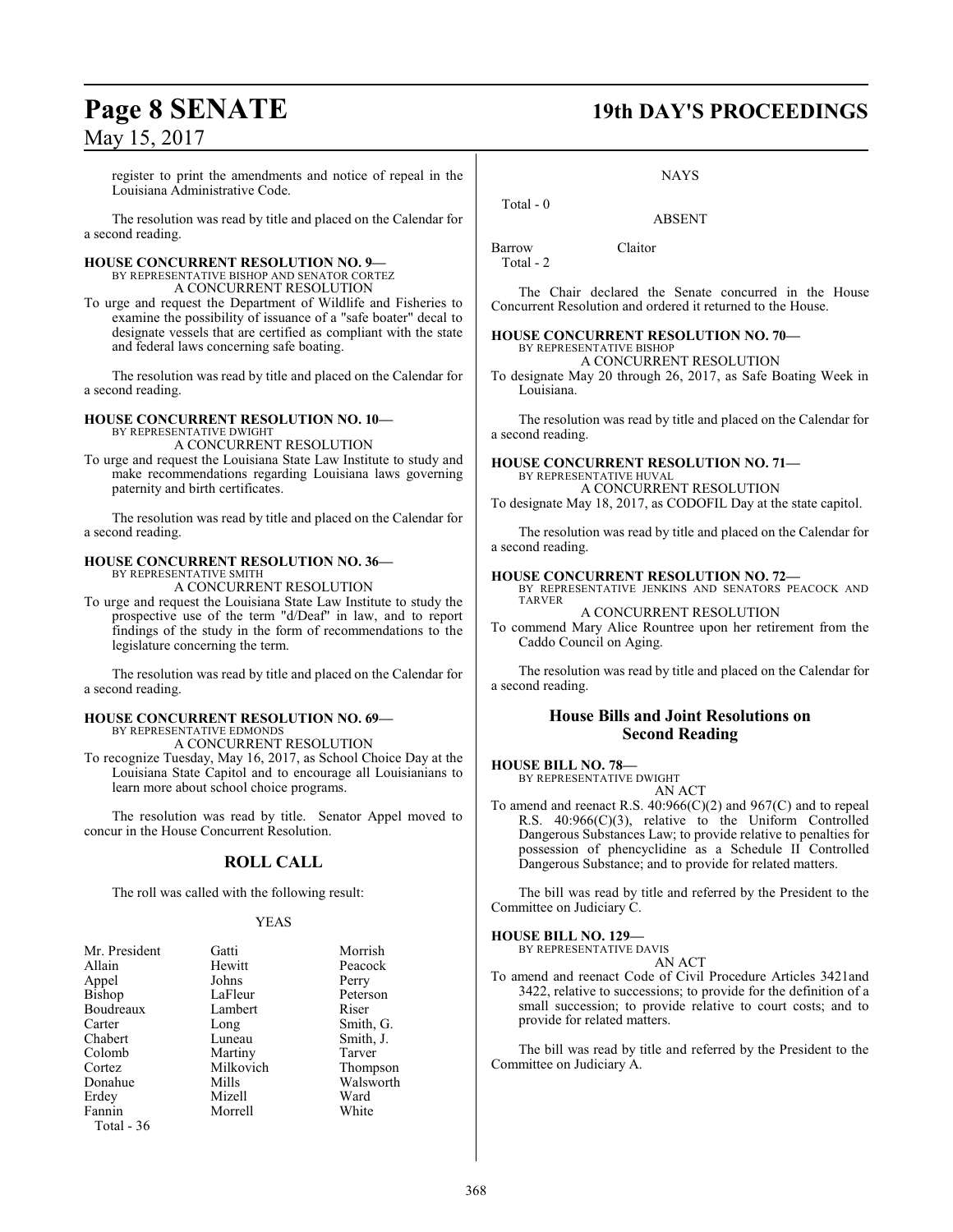# **19th DAY'S PROCEEDINGS Page 9 SENATE**

# May 15, 2017

**HOUSE BILL NO. 130—**

BY REPRESENTATIVE DEVILLIER AN ACT

To amend and reenact R.S. 17:3882(4) through (7), 3902(B)(5),  $3991(B)(1)(a)(i)$  and (b)(i), and  $3997(D)(2)$ , to enact R.S. 17:3882(8) and 3973(4), and to repeal R.S. 17:3973(1), relative to students; to provide that economicallydisadvantaged students shall be included as a factor in determining teacher evaluations and requirements for enrollment of at-risk students in certain charter schools; to remove references to students eligible forfree and reduced price meals as factors used in such teacher evaluations and charter school enrollment requirements; and to provide for related matters.

The bill was read by title and referred by the President to the Committee on Education.

#### **HOUSE BILL NO. 187—**

BY REPRESENTATIVES CROMER, ABRAHAM, ABRAMSON, AMEDEE,<br>BACALA, BAGLEY, BERTHELOT, BOUIE, CHAD BROWN, TERRY<br>BROWN, CARMODY, GARY CARTER, STEVE CARTER, CONNICK,<br>COUSSAN, COX, CREWS, DAVIS, DEVILLIER, DWIGHT, EDMONDS,<br>EMERSON, SCHEXNAYDER, SEABAUGH, STOKES, TALBOT, THIBAUT, THOMAS, AND ZERINGUE

AN ACT

To amend and reenact R.S. 47:6030(B)(1)(b)(introductory paragraph) and (d) and to enact R.S.  $47:6030(B)(1)(c)(v)$ , relative to tax credits; to provide with respect to the solar energy systems tax credit; to provide for payment and claiming of the credit on purchased systems; to authorize the payment of interest for certain tax credit claims; to provide for the termination ofthe tax credit for certain systems; to provide for effectiveness; and to provide for related matters.

The bill was read by title and referred by the President to the Committee on Revenue and Fiscal Affairs.

#### **HOUSE BILL NO. 253—**

BY REPRESENTATIVES SMITH, ABRAHAM, AMEDEE, BACALA,<br>BAGLEY, BAGNERIS, BARRAS, BERTHELOT, BILLIOT, BISHOP,<br>BOUIE, CHAD BROWN, TERRY BROWN, CARMODY, CARPENTER,<br>GARY CARTER, ROBBY CARTER, STEVE CARTER, CHANEY,<br>CONNICK, COUSSAN NANCY LANDRY, LEBAS, LEOPOLD, LYONS, MARINO, MCFARLAND,<br>DUSTIN - MILLER, - GREGORY - MILLER, - MORENO, - JIM - MORRIS,<br>PEARSON, POPE, PRICE, PYLANT, RICHARD, SCHRODER, SHADOIN,<br>STAGNI, STEFANSKI, THIBAUT, THOMAS, AND ZERIN

AN ACT

To amend and reenact R.S. 4:715(B)(2), R.S. 14:32(D)(3) and 39(D)(3), R.S. 17:43(B)(2) and 1942(B), R.S. 21:51(C) and 52(A) and (B), R.S. 22:245, 1027(A), and 1038(C)(2)(a) and (E), R.S. 36:259(N), R.S. 37:2446.1(B)(7) and  $2651(7)(b)(v)(hh)$ , R.S.  $40:1580.1(A)$  and  $2208$ , R.S. 42:1119(B)(2)(a)(i), R.S. 45:1355(A), the heading of Chapter 30-A of Title 46 of the Louisiana Revised Statutes of 1950, R.S. 46:2261, 2262(A) and (C), 2262.1(introductory paragraph), (4), and (12), 2263(3), (4), and (6) through (8), 2264(A), (C), and (D), 2265(A)(introductory paragraph), (9), and (10), 2266(1) and (3) through (5),  $2352(7)(a)$  and  $(10)(a)$ (introductory paragraph), 2361, 2362(2) through (6), 2363 through 2365, 2367, 2368(B), and 2372, R.S.  $47:6301(A)(3)$ , the heading of Part X of Chapter 1 of Title 49 of the Louisiana Revised Statutes of 1950, R.S. 49:181(A), and Code of Criminal Procedure Article 401.1(B)(introductory paragraph), relative to terminology referring to the deaf and hard of hearing; to delete and make substitutions for terms which are derogatory, inaccurate, or obsolete; to provide for consistency in usage of terms referring to the deaf and hard of hearing and to hearing loss; to provide for revision of terminology relative to the deaf

and hard of hearing in administrative rules, policy documents, professional resources, reference materials, manuals, and other publications; to provide for legislative intent; to provide for construction; and to provide for related matters.

The bill was read by title and referred by the President to the Committee on Health and Welfare.

**HOUSE BILL NO. 266—** BY REPRESENTATIVE CONNICK AN ACT

To amend and reenact R.S. 38:330.1(C)(2)(a) and (b) and to enact R.S. 38:330.1(C)(2)(d) and (e), relative to flood protection authority nominating committee members; to provide for the composition of the nominating committee board; to provide for staggered terms for nominating committee members; to provide relative to term limits for levee district nominating committee members; to include the nominating committee as a "public body" for purposes of open meetings and public records laws; and to provide for related matters.

The bill was read by title and referred by the President to the Committee on Transportation, Highways and Public Works.

#### **HOUSE BILL NO. 272—**

BY REPRESENTATIVE HOLLIS AN ACT

To amend and reenact R.S. 18:1300.2(B) and to enact R.S. 18:1300.6, relative to recall elections; to provide for the number ofsignatures required to call a recall election; to provide for the content of a recall petition; and to provide for related matters.

The bill was read by title and referred by the President to the Committee on Senate and Governmental Affairs.

**HOUSE BILL NO. 302—** BY REPRESENTATIVE LANCE HARRIS AN ACT

To amend and reenact R.S. 15:574.4.2(A)(2)(e), relative to parole supervision fees; to provide relative to conditions of supervised release for persons released on parole; to increase the maximum amount of parole supervision fees; to provide relative to the use of funds received from the increase in the amount of supervision fees; and to provide for related matters.

The bill was read by title and referred by the President to the Committee on Judiciary B.

**HOUSE BILL NO. 333—** BY REPRESENTATIVE JEFFERSON

- AN ACT
- To amend and reenact R.S. 47:1519(B) and 1520(A)(1)(c), (e), and (g) and (2), (B), and (C) and to enact R.S.  $47:1519(D)$  and 1520(A)(3), relative to tax returns and payments; to provide for the payment of taxes by electronic funds transfer; to authorize the secretary to require the electronic filing of tax returns; to provide for exceptions; to provide with respect to certain penalties; to require rulemaking; to provide for effectiveness; and to provide for related matters.

The bill was read by title and referred by the President to the Committee on Revenue and Fiscal Affairs.

#### **HOUSE BILL NO. 351—**

BY REPRESENTATIVE GREGORY MILLER A JOINT RESOLUTION

Proposing to add Article I, Section 10(B), (C), and (D) of the Constitution ofLouisiana, to prohibit a person who is convicted of a felony from qualifying for elective public office or holding elective public office or appointment of honor, trust, or profit; to provide for exceptions; to provide for submission of the proposed amendment to the electors; and to provide for related matters.

The bill was read by title and referred by the President to the Committee on Senate and Governmental Affairs.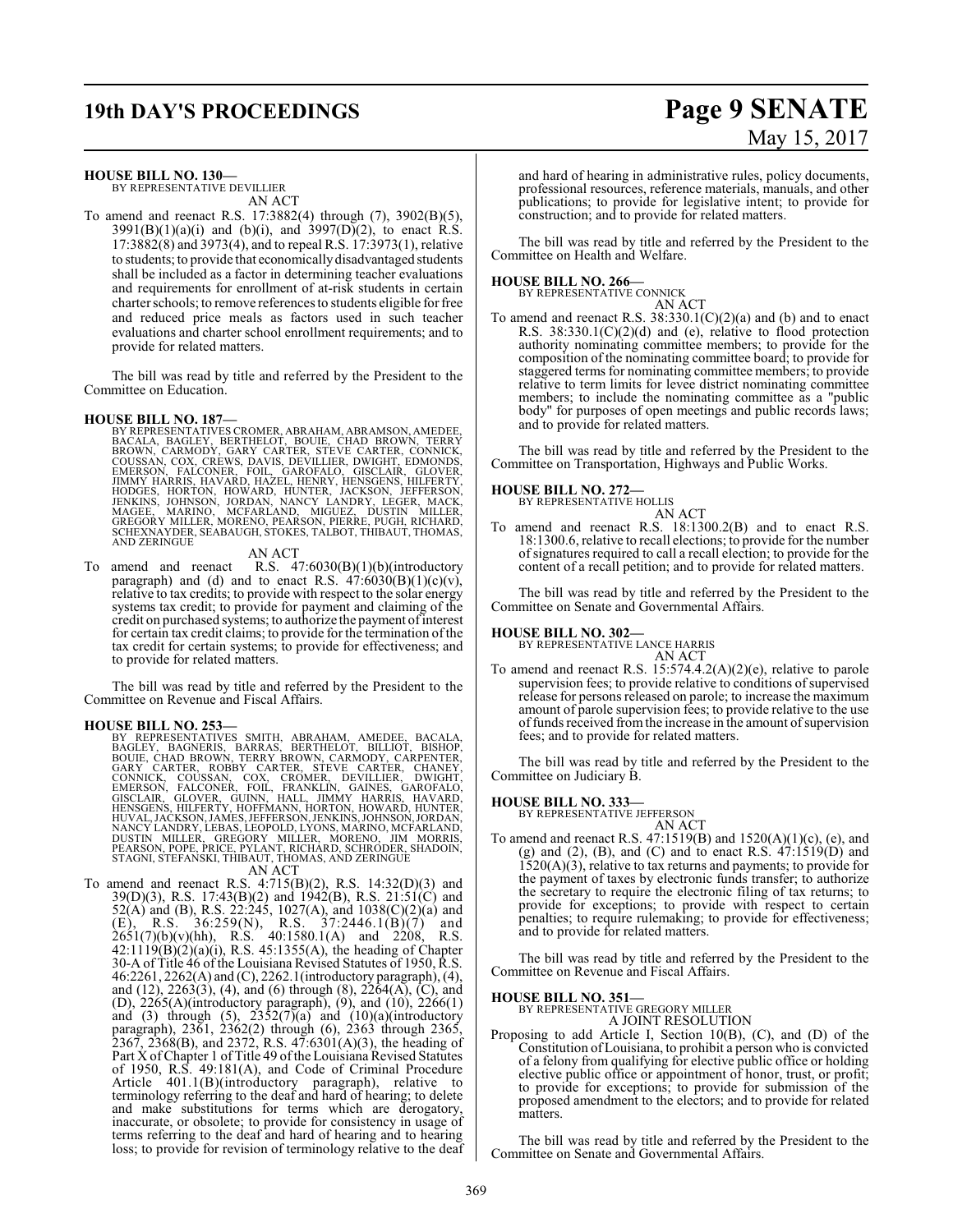### **HOUSE BILL NO. 415—**

BY REPRESENTATIVE LEGER AN ACT

To enact Subpart K of Part VIII of Chapter 1 of Title 51 of the Louisiana Revised Statutes of 1950, to be comprised of R.S. 51:470.1 through 470.10, relative to a property right of identity; to provide for definitions; to provide for a property right of identity; to provide for prohibitions; to provide for termination of the right of identity; to provide for a cause of action; to provide for a prescriptive period; to provide for remedies; to provide for penalties; to provide for exceptions; to provide for applicability; and to provide for related matters.

The bill was read by title and referred by the President to the Committee on Judiciary A.

#### **HOUSE BILL NO. 425—**

BY REPRESENTATIVE MAGEE AN ACT

To amend and reenact R.S. 47:6006.1(A), (D)(2), and (F), relative to tax credits; to provide with respect to the tax credit for ad valorem taxes paid with respect to vessels in Outer Continental Shelf Lands Waters; to provide for eligibility for claiming the credit; to authorize the recapture of tax credits under certain circumstances; to provide for effectiveness; and to provide for related matters.

The bill was read by title and referred by the President to the Committee on Revenue and Fiscal Affairs.

#### **HOUSE BILL NO. 446—**

BY REPRESENTATIVE MARINO AN ACT

To amend and reenact R.S. 47:1508(B)(8) and (11), relative to the confidentiality of tax records; to provide for the confidentiality of certain taxpayer information; to provide for the disclosure of information relative to tobacco settlement enforcement; to provide for the confidentiality of information shared by the state relative to the NPM Adjustment Settlement Agreement; and to provide for related matters.

The bill was read by title and referred by the President to the Committee on Revenue and Fiscal Affairs.

#### **HOUSE BILL NO. 618—**

BY REPRESENTATIVE GAROFALO AN ACT

To amend and reenact R.S. 39:99.27(1), (4), (5), (10), (18), 99.30(A)(introductory paragraph) and  $(1)$ , 99.38(A),  $(B)$ , and (C), 99.41, 99.42, and 99.44 and to enact R.S. 39:99.27(19) through (28), relative to the Louisiana Coastal Protection and Restoration Financing Corporation; to authorize the financing, purchasing, owning, and managing payments from the Deepwater Horizon natural resource damage act and the Resources and Ecosystems Sustainability,TouristOpportunities, and Revived Economies of the Gulf Coast States Act; to provide for terms and conditions associated with the financing, purchasing, owning, and managing; to direct the Louisiana State Law Institute to redesignate section numbers; and to provide for related matters.

The bill was read by title and referred by the President to the Committee on Revenue and Fiscal Affairs.

## **Page 10 SENATE 19th DAY'S PROCEEDINGS**

### **Reports of Committees**

The following reports of committees were received and read:

#### **REPORT OF COMMITTEE ON**

### **EDUCATION**

Senator Dan W. "Blade" Morrish, Chairman on behalf of the Committee on Education, submitted the following report:

#### May 11, 2017

To the President and Members of the Senate:

I am directed by your Committee on Education to submit the following report:

#### **SENATE BILL NO. 1—**

BY SENATOR THOMPSON

#### AN ACT

To amend and reenact R.S. 11:102(D)(3)(a), R.S. 17:374(A)(2)(g),  $419.2(A)$ ,  $1815(A)$  and  $(C)(4)$ , the heading of Part II of Chapter 8 ofTitle 17 ofthe Louisiana Revised Statutes of 1950, 1962(2), 1963(A), 1964(A)(15), 1968.1(A)(1) and (B)(1), 1970.1, 1970.3(A), and  $1970.9(A)$  and (E), R.S. 36:651(Q), and R.S.  $39.98.3(C)(2)$  and  $467(B)(2)$ , relative to renaming the Louisiana School for Math, Science, and the Arts as the "Jimmy D. Long, Sr. Louisiana School for Math, Science, and the Arts"; and to provide for related matters.

Reported with amendments.

#### **SENATE BILL NO. 82—**

BY SENATOR APPEL AN ACT

To amend and reenact R.S.  $17:24.4(F)(1)(a)$  and (c), relative to elementary and secondary education; to provide relative to the Louisiana Competency-Based Education Program; to provide relative to state content standards and related assessments; to provide relative to the implementation and administration of Louisiana Educational Assessment Program tests; and to provide for related matters.

Reported with amendments.

#### **SENATE BILL NO. 170—**

BY SENATOR BARROW

#### AN ACT

To enact R.S. 17:24.4(F)(1)(h), relative to the school and district accountability system; to provide relative to the use of student assessments in declared disaster areas for the 2016-2017 school year; and to provide for related matters.

Reported with amendments.

#### **SENATE BILL NO. 190—**

BY SENATOR THOMPSON

AN ACT To enact R.S. 17:2927.1, relative to college and career readiness; to provide for identification of high school students who do not meet certain college readiness standards; to provide for the development and provision of certain courses designed to help students meet such readiness standards; to provide for end-ofcourse tests; to provide for professional development for teachers of such courses; and to provide for related matters.

Reported with amendments.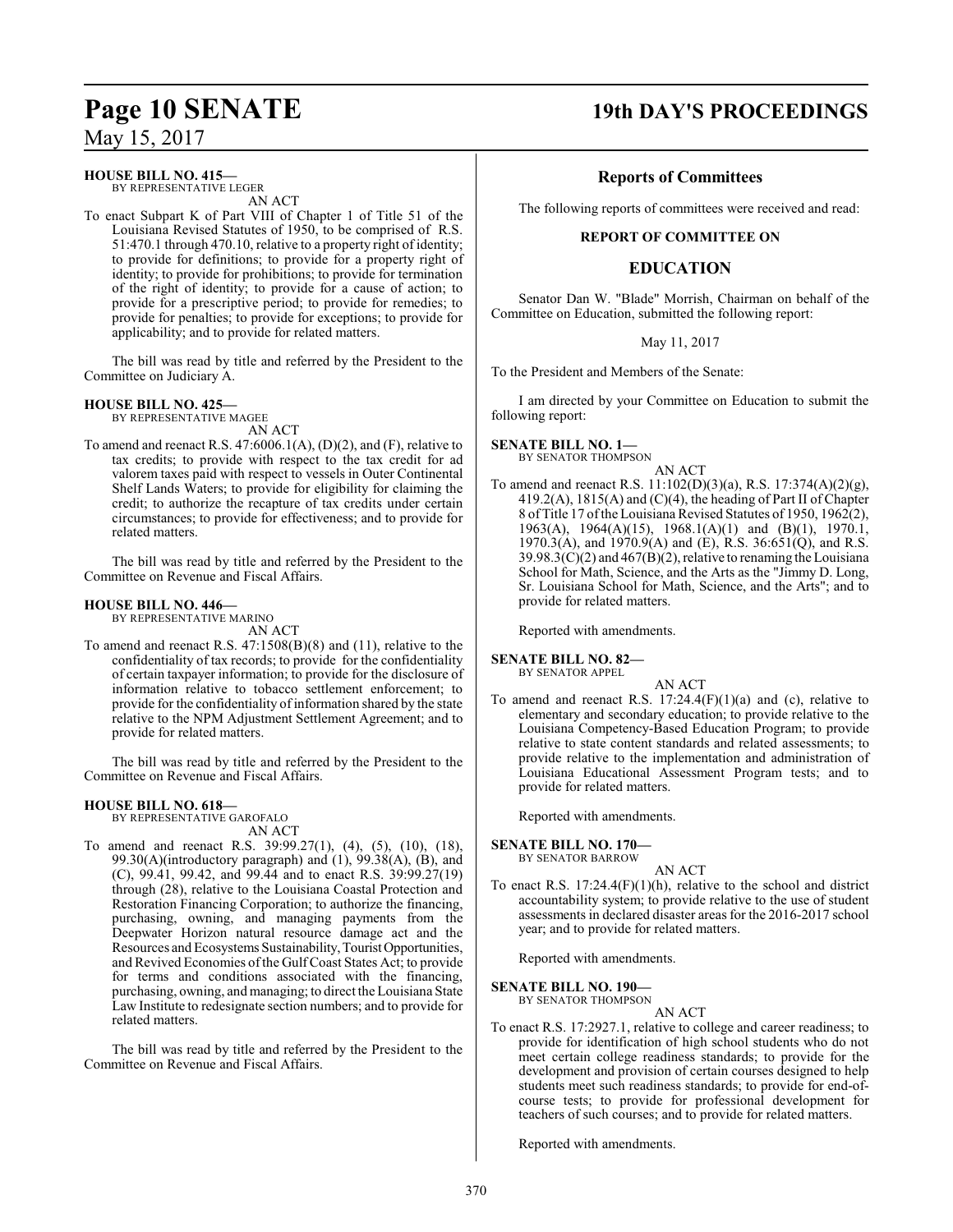## **19th DAY'S PROCEEDINGS Page 11 SENATE**

# May 15, 2017

#### **SENATE BILL NO. 209—**

BY SENATOR WALSWORTH AND REPRESENTATIVE BROADWATER AN ACT

To enact R.S. 17:3165.3 and 3168(7), and to repeal Subpart A-3 of Part III of Chapter 1 of Title 17 of the Louisiana Revised Statutes of 1950, comprised of R.S. 17:187.1 through 187.5, R.S. 17:2929 and 3137, relative to articulation and transfer of credits; to provide relative to the provision, eligibility, and costs of dual enrollment courses; to provide relative to the responsibilities of the State Board of Elementary and Secondary Education, the Board of Regents, public postsecondary education management boards and local education agencies; to provide for reporting; and to provide for related matters.

Reported with amendments.

Respectfully submitted, DAN W. "BLADE" MORRISH Chairman

#### **REPORT OF COMMITTEE ON**

#### **LOCAL AND MUNICIPAL AFFAIRS**

Senator Jack Donahue, Vice Chairman on behalf of the Committee on Local and Municipal Affairs, submitted the following report:

#### May 11, 2017

To the President and Members of the Senate:

I am directed by your Committee on Local and Municipal Affairs to submit the following report:

#### **SENATE BILL NO. 83—** BY SENATOR BARROW

AN ACT

To amend and reenact R.S. 33:4574.1.1(A)(6) and to repeal R.S. 47:338.217, relative to East Baton Rouge Parish; to provide relative to Visit Baton Rouge; to provide relative to occupancy taxes of hotel rooms, motel rooms, and overnight camping facilities levied by the commission; to authorize the commission to levy an additional occupancy tax of hotel rooms, motel rooms, and overnight camping facilities; to provide for the use of additional tax proceeds; and to provide for related matters.

Reported with amendments.

#### **SENATE BILL NO. 137—** BY SENATOR JOHNS

AN ACT

To enact R.S. 33:4699.1(E), relative to lakefront property within the city of Lake Charles; to authorize a referendum election on a proposition regarding certain lands owned by the city; and to provide for related matters.

Reported with amendments.

#### **SENATE BILL NO. 246—** BY SENATOR MORRELL

AN ACT

To amend and reenact R.S. 33:4082.1, relative to the New Orleans Sewerage and Water Board; to authorize the board to sell its services to neighboring parishes; and to provide for related matters.

Reported with amendments.

#### **SENATE BILL NO. 250—**

- BY SENATOR BOUDREAUX AND REPRESENTATIVE DUSTIN MILLER AN ACT
- To amend and reenact R.S. 33:2740.39(A), (B)(2), (C)(1), (2), (3),  $(5)$ , and  $(6)$ , and  $(E)(15)(a)$  and to enact R.S. 33:2740.39(E)(15)(f), relative to the Opelousas Downtown

Development District; to provide for the governance of the district; to provide for the purpose, authority, rights, powers, and duties of the district and its governing authority, including economic development and taxing authority; to provide with respect to boundaries; to provide for the levy of sales taxes; to provide for an election; and to provide for related matters.

Reported with amendments.

#### **HOUSE BILL NO. 12—** BY REPRESENTATIVE MACK

- AN ACT
- To enact R.S.  $33:103(C)(1)(n)$ , relative to the Livingston Parish planning commission; to authorize the governing authority of the parish to pay members a per diem for attending commission meetings; to provide relative to the amount of the per diem and for the number of meetings for which members may be paid; and to provide for related matters.

Reported favorably.

## **HOUSE BILL NO. 16—** BY REPRESENTATIVE MCFARLAND

AN ACT

To enact R.S. 47:338.218, relative to the town of Jonesboro; to authorize the governing authority of the town, subject to voter approval, to levy and collect a hotel occupancy tax; to provide for the use of the tax proceeds; and to provide for related matters.

Reported favorably.

## **HOUSE BILL NO. 19—**

BY REPRESENTATIVE MAGEE

AN ACT

To amend and reenact R.S. 33:1243(A)(1), relative to penalties for violations of parish ordinances; to authorize the imposition of community service as a penalty for violating a parish ordinance; to provide for the maximum number of hours of community service a person may be ordered to perform; and to provide for related matters.

Reported favorably.

## **HOUSE BILL NO. 24—** BY REPRESENTATIVE THIBAUT

AN ACT

To enact R.S. 33:4574(F)(10), relative to the West Baton Rouge Parish Tourist Commission; to provide for changes to the membership of the commission; and to provide for related matters.

Reported favorably.

Respectfully submitted, JACK DONAHUE Vice Chairman

#### **REPORT OF COMMITTEE ON**

#### **NATURAL RESOURCES**

Senator Norbèrt N. "Norby"Chabert, Chairman on behalf of the Committee on Natural Resources, submitted the following report:

May 11, 2017

To the President and Members of the Senate:

I am directed by your Committee on Natural Resources to submit the following report: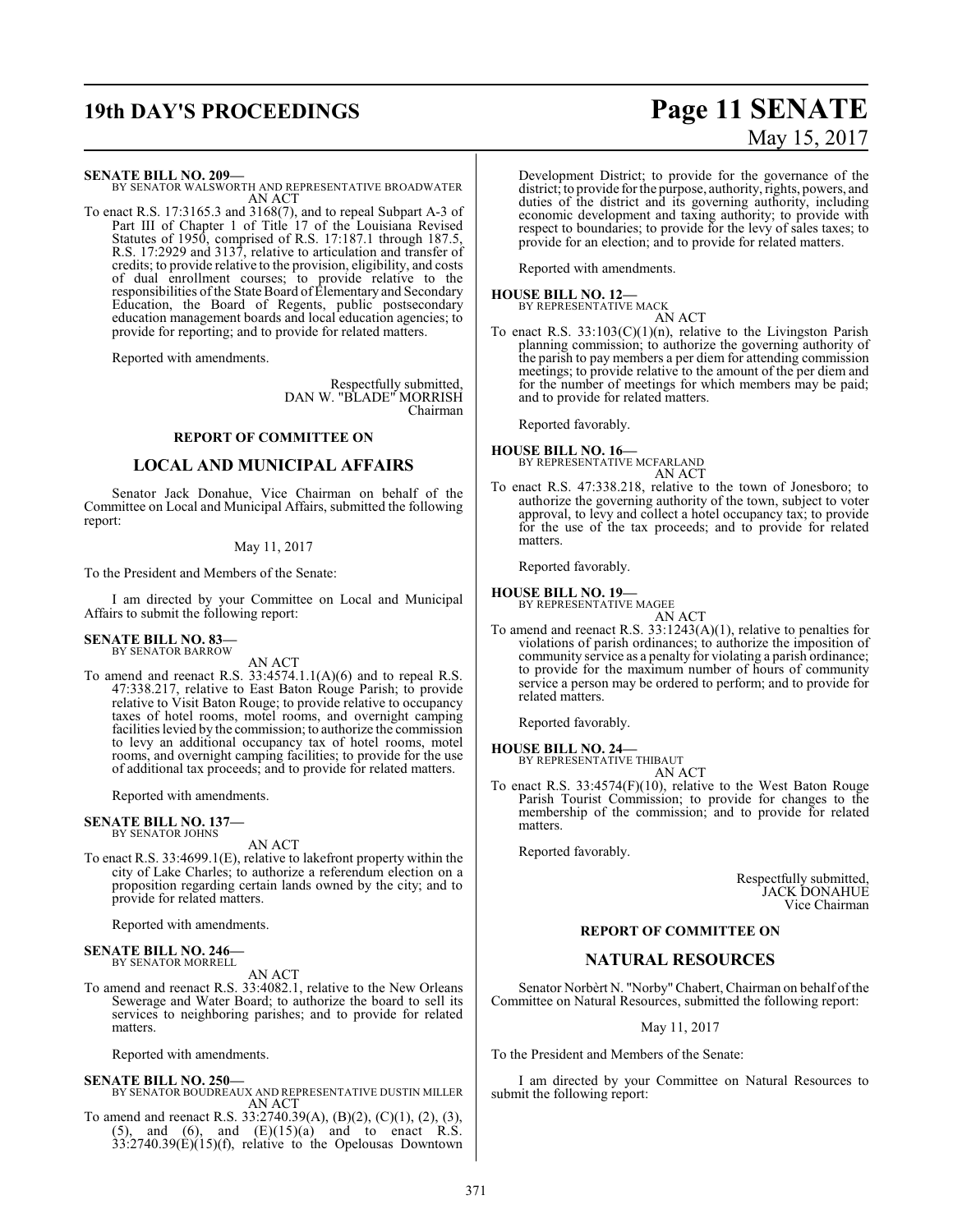## **Page 12 SENATE 19th DAY'S PROCEEDINGS**

## **SENATE RESOLUTION NO. 1—** BY SENATORS MORRISH AND ALARIO A RESOLUTION

To approve the annual integrated coastal protection plan for Fiscal Year 2018 as adopted by the Coastal Protection and Restoration Authority Board.

Reported favorably.

**SENATE CONCURRENT RESOLUTION NO. 1—**<br>BY SENATORS MORRISH AND ALARIO AND REPRESENTATIVE<br>LEGER A CONCURRENT RESOLUTION

To approve the comprehensive master plan for integrated coastal protection projects, as adopted by the Coastal Protection and Restoration Authority Board.

Reported favorably.

**SENATE CONCURRENT RESOLUTION NO. 2—** BY SENATOR LAMBERT A CONCURRENT RESOLUTION

To approve the Atchafalaya Basin Annual Plan for Fiscal Year 2017- 2018, as adopted by the Atchafalaya Basin Research and Promotion Board and the Coastal Protection and Restoration Authority.

Reported favorably.

# **SENATE CONCURRENT RESOLUTION NO. 67—** BY SENATOR ALLAIN

A CONCURRENT RESOLUTION

To memorialize the Congress of the United States to pass legislation or to adopt policies allowing Louisiana to manage the Gulf of Mexico red snapper fishery out to two hundred nautical miles off the coast of Louisiana.

Reported favorably.

Respectfully submitted, NORBÈRT N. "NORBY" CHABERT Chairman

#### **REPORT OF COMMITTEE ON**

### **RETIREMENT**

Senator Barrow Peacock, Chairman on behalf of the Committee on Retirement, submitted the following report:

May 15, 2017

To the President and Members of the Senate:

I am directed by your Committee on Retirement to submit the following report:

#### **HOUSE BILL NO. 4—** BY REPRESENTATIVE MIGUEZ

AN ACT

To amend and reenact R.S. 11:710(A)(8) and to enact R.S.  $11:710(A)(5)(d)$  and (9), relative to the reemployment of retired members of the Teachers' Retirement System of Louisiana in school nurse positions covered by the system; to authorize the reemployment of retirees as school nurses; to provide relative to earnings restrictions on such reemployment; and to provide for related matters.

Reported favorably.

### **HOUSE BILL NO. 9—**

BY REPRESENTATIVE ABRAHAM AN ACT

To amend and reenact R.S. 11:2252(9)(a), relative to calculation of contributions and benefits in the Firefighters' Retirement

System; to provide for the definition of earnable compensation; and to provide for related matters.

Reported favorably.

#### **HOUSE BILL NO. 11—** BY REPRESENTATIVE BARRAS

AN ACT

To enact R.S. 11:1441(E), relative to benefits for surviving spouses from the Assessors' Retirement Fund; to provide for Back-Deferred Retirement Option Program benefits payable to surviving spouses of members of the fund under certain circumstances; and to provide for related matters.

Reported favorably.

## **HOUSE BILL NO. 21—**

BY REPRESENTATIVE ABRAHAM AN ACT

To amend and reenact R.S. 11:2259(A)(2) and to enact R.S.  $11:2259(A)(3)$ , relative to payment of benefits in the Firefighters' Retirement System; to provide with respect to optional beneficiaries and the selection thereof; and to provide for related matters.

Reported favorably.

## **HOUSE BILL NO. 22—** BY REPRESENTATIVE ABRAHAM

AN ACT

To repeal R.S. 11:2258(B)(2)(d), relative to retirement options in the Firefighters' Retirement System; to provide with respect to conversion from service retirement to disability retirement; to provide an effective date; and to provide for related matters.

Reported favorably.

## **HOUSE BILL NO. 31—**

BY REPRESENTATIVE HOFFMANN AN ACT

To amend and reenact R.S.  $11:710(A)(3)$  and  $(4)(b)$  and  $(F)$ , relative to the reemployment of retirees of the Teachers' Retirement System of Louisiana in positions covered by the system; to authorize the reemployment of school psychologists in critical shortage areas; and to provide for related matters.

Reported favorably.

## **HOUSE BILL NO. 32—**

BY REPRESENTATIVE PEARSON

- AN ACT
- To amend and reenact R.S. 11:1821(B), (C), and (G), relative to the board of trustees of the Municipal Employees' Retirement System of Louisiana; to provide for a trustee who is a retired member; to provide for a term; to provide for elections; to provide for implementation; and to provide for related matters.

Reported favorably.

### **HOUSE BILL NO. 33—**

BY REPRESENTATIVE PEARSON AN ACT

To amend and reenact R.S. 11:186(A) and (C), relative to the boards of trustees of the state and statewide retirement systems; to provide relative to legislative staff's attendance at executive sessions of the boards of trustees of the state and statewide retirement systems; and to provide for related matters.

Reported with amendments.

**HOUSE BILL NO. 35—** BY REPRESENTATIVE CARPENTER

## AN ACT

To amend and reenact R.S. 11:2258(D), relative to disability retirement benefits of members of the Firefighters' Retirement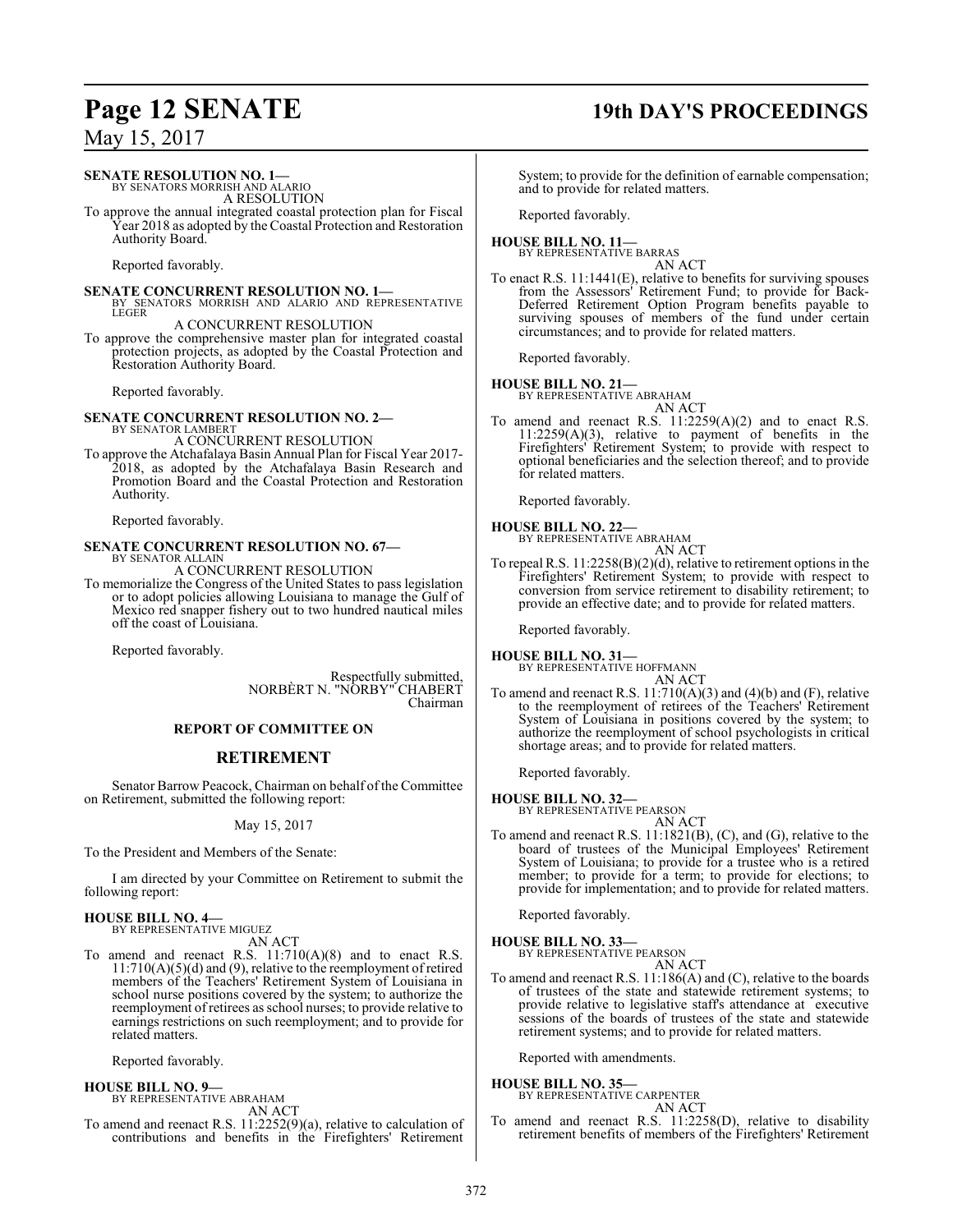## **19th DAY'S PROCEEDINGS Page 13 SENATE**

# May 15, 2017

System; to provide for reporting; to provide a presumption; and to provide for related matters.

Reported favorably.

#### **HOUSE BILL NO. 38—**

BY REPRESENTATIVE ABRAHAM AN ACT

To repeal R.S. 11:1658(C) and 1659(H), relative to the board of trustees of the District Attorneys' Retirement System; to remove certain procedural requirements regarding setting the employer contribution rate and directing the use of funds in the funding deposit account.

Reported favorably.

Respectfully submitted, BARROW PEACOCK Chairman

#### **REPORT OF COMMITTEE ON**

#### **TRANSPORTATION, HIGHWAYS AND PUBLIC WORKS**

Senator Patrick Page Cortez, Chairman on behalf of the Committee on Transportation, Highways and Public Works, submitted the following report:

#### May 11, 2017

To the President and Members of the Senate:

I am directed by your Committee on Transportation, Highways and Public Works to submit the following report:

#### **SENATE BILL NO. 17—** BY SENATOR GATTI

AN ACT

To amend and reenact R.S.  $32:402.1(A)(1)(a)$  and  $(2)(b)$ ,  $407(A)(2)(a)$ , and  $408(A)(1)$ , relative to driver education; to provide for driver education to include instruction relative to appropriate driver conduct when stopped by a law enforcement officer; and to provide for related matters.

Reported favorably.

#### **SENATE BILL NO. 50—** BY SENATOR MORRISH

AN ACT

To amend and reenact R.S. 3:4672(D), R.S. 45:162(5)(d) and (9), 164(A), (B), and (C), and R.S.  $47:602(E)(2)$ , and to enact R.S.  $45:164(F)$ , relative to motor carriers; to provide relative to common carrier certificates or contract carrier permits issued to certain motor carriers by the Louisiana Public Service Commission; and to provide for related matters.

Reported favorably.

## **SENATE BILL NO. 135—** BY SENATOR LAMBERT

AN ACT

To enact R.S. 47:463.192, relative to motor vehicles; to provide for the "Blue Star Family" special prestige license plate; to provide for the creation, issuance, and design of such plate; to authorize adoption of rules and regulations; and to provide for related matters.

Reported with amendments.

#### **HOUSE BILL NO. 18—**

BY REPRESENTATIVE JENKINS AN ACT

To designate the portion of Louisiana Highway 1 from East Dalzell Street to Crofton Street in Shreveport, Louisiana, as the "Deacon Cleophus Banks, Jr. Memorial Highway"; and to provide for related matters.

Reported with amendments.

#### **HOUSE BILL NO. 28—**

BY REPRESENTATIVE EMERSON AN ACT

To amend and reenact R.S. 47:463.73(G), relative to motor vehicle special prestige license plates; to provide for the "Acadiana High School" special prestige license plate; to provide for the creation, issuance, design, fees, distribution, and rule promulgation applicable to such license plates; to provide an effective date; and to provide for related matters.

Reported with amendments.

**HOUSE BILL NO. 29—** BY REPRESENTATIVES HOWARD, TERRY BROWN, STEVE CARTER, FRANKLIN, GISCLAIR, GUINN, PIERRE, POPE, AND STEFANSKI AN ACT

To redesignate a portion of United States Highway 171 in Anacoco, Louisiana, as the "Sergeant James Edward Martin Memorial Highway"; to provide relative to a potential route designation conflict; and to provide for related matters.

Reported with amendments.

#### **HOUSE BILL NO. 39—**

BY REPRESENTATIVES HILL AND HOWARD AN ACT

To designate a portion ofLouisiana Highway 377 in Dido, Louisiana, in Vernon Parish, as the "Corporal Leonard Carroll Bond Memorial Highway"; and to provide for related matters.

Reported with amendments.

## **HOUSE BILL NO. 40—** BY REPRESENTATIVE HOWARD

AN ACT

To redesignate a portion of Louisiana Highway 118, in the Peason Community in Sabine Parish, as the "Joe Kirk Memorial Highway"; to designate a portion of Louisiana Highway 26 in Jefferson Davis Parish as the "Michael Phillips Memorial Highway"; to designate a portion of Louisiana Highway 102 in Jennings, Louisiana, as the "Burton "Burt" LeBlanc Memorial Highway"; to provide relative to a potential route designation conflict; and to provide for related matters.

Reported with amendments.

#### **HOUSE BILL NO. 65—**

BY REPRESENTATIVE HENSGENS AN ACT

To enact R.S. 47:463.192, relative to motor vehicle special prestige license plates; to provide for the establishment of the "Sabine Pass Lighthouse" special prestige license plate; to provide for creation, issuance, and design of such license plates; to provide relative to the fee and distribution of fees for such plates; to authorize the promulgation of rules and regulations relative to the creation and implementation of a special prestige license plate; to provide an effective date; and to provide for related **matters** 

Reported with amendments.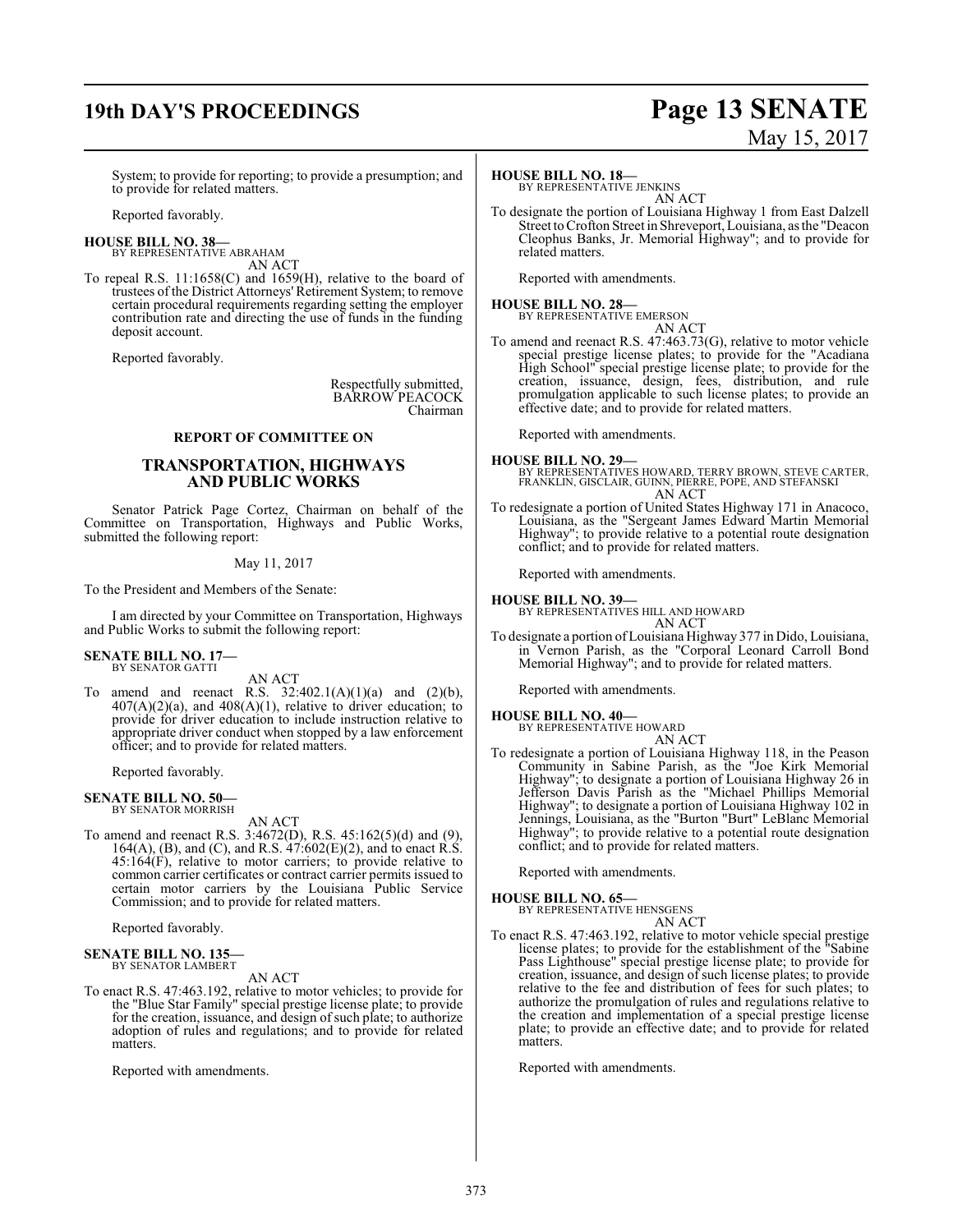#### **HOUSE BILL NO. 100—**

BY REPRESENTATIVE JOHNSON AN ACT

To designate a portion of Louisiana Highway 1 in Simmesport, Louisiana as "Joe Simon Boulevard"; and to provide for related matters.

Reported with amendments.

#### **HOUSE BILL NO. 193—**

BY REPRESENTATIVE JIM MORRIS AN ACT

To designate a bridge located on Louisiana Highway 2 in Caddo Parish as the "Hart's Ferry Bridge"; and to provide for related matters.

Reported with amendments.

#### **HOUSE BILL NO. 318—**

- BY REPRESENTATIVES BERTHELOT, TERRY BROWN, CARPENTER,<br>STEVE CARTER, FRANKLIN, GISCLAIR, GUINN, HALL, HAVARD,<br>HILL, HOWARD, NORTON, PIERRE, POPE, STEFANSKI, AND WHITE AN ACT
- To enact R.S. 29:27.1, relative to parking for disabled veterans; to provide free parking for disabled veterans at airports; to establish identification requirements; to provide for the duration of time the veteran may park for free; and to provide for related matters.

Reported favorably.

#### **HOUSE BILL NO. 438—**

BY REPRESENTATIVE ZERINGUE AN ACT

To amend and reenact R.S. 38:330.1(C)(1)(b)(ii), 330.1(F)(1),  $330.3(A)(1)(c)$  and  $(B)$ , and  $330.8(B)(1)$ , relative to flood protection authorities; to provide for the qualifications for appointment to the board of commissioners of the Southeast Louisiana Flood Protection Authority-West Bank; to provide relative to flood protection authority spending across the various levee districts; to provide relative to flood protection authority spending for joint costs of management, planning, design, construction, operation and maintenance, repair, replacement, and rehabilitation of the Hurricane and Storm Damage Risk Reduction System; to provide relative to funding for drainage projects outside the Hurricane and Storm Damage Risk Reduction System; and to provide for related matters.

Reported favorably.

# **HOUSE BILL NO. 510—** BY REPRESENTATIVE LANCE HARRIS

AN ACT

To designate a portion of Louisiana Highway 1 in Alexandria, Louisiana as the "Deputy Marshal Glen Denning DeVanie Memorial Highway"; and to provide for related matters.

Reported with amendments.

#### **HOUSE BILL NO. 611—** BY REPRESENTATIVE GLOVER

AN ACT

To enact R.S. 48:1844, relative to interstate highways; to designate a certain portion of Interstate 49 in Shreveport as the T. J. Hawkins, Craig E. Lear, Cooper Road USA Expressway; to provide an effective date; and to provide for related matters.

Reported with amendments.

Respectfully submitted, PATRICK PAGE CORTEZ Chairman

## **Page 14 SENATE 19th DAY'S PROCEEDINGS**

#### **Senate Bills and Joint Resolutions on Second Reading Reported by Committees**

**SENATE BILL NO. 85—** BY SENATOR COLOMB

AN ACT

To amend and reenact R.S. 17:281(A)(2), relative to student health; to authorize the state Department of Education and the Louisiana Department of Health to survey students about risk behavior associated with chronic health conditions; and to provide for related matters.

Reported favorably by the Committee on Health and Welfare. The bill was read by title, ordered engrossed and passed to a third reading.

#### **SENATE BILL NO. 111—** BY SENATOR MIZELL

AN ACT

To amend and reenact R.S. 40:1061.14(A) and (A)(1) and (B)(3)(b) and (4), and 1061.19(A)(2) and to enact R.S. 40:1061.14.1, relative to abortion for a unemancipated minor; to provide for parental consent; to provide for court orders; to require identification for parents or guardians; to provide for counseling for minor children who are victims of coerced abortions or commercial sexual exploitation; to provide for evaluation and counseling; to provide for recordkeeping; to provide for penalties; and to provide for related matters.

Reported with amendments by the Committee on Health and Welfare.

#### **SENATE COMMITTEE AMENDMENTS**

Amendments proposed by Senate Committee on Health and Welfare to Original Senate Bill No. 111 by Senator Mizell

#### AMENDMENT NO. 1

On page1, line 2, after "To amend and reenact" delete the remainder of the line and delete line 3 and insert the following: "the introductory paragraph ofR.S. 40:1061.14(A),R.S. 40:1061.14(A)(1) and  $(B)(3)(\overline{b})$ (ii) and (iii) and (4), 1061.19(A)(2), and 1061.21(A)(5) and to enact R.S. 40:1061.14(B)(3)(b)(iv) and 1061.14.1, relative to abortion for an"

#### AMENDMENT NO. 2

On page 1, line 8, after "penalties;" insert "to provide for reporting; to provide for severability;"

#### AMENDMENT NO. 3

On page 1, line 10, after "Section 1." delete the remainder of the line and delete line 11 and insert the following: "The introductory paragraph of R.S. 40:1061.14(A), R.S. 40:1061.14(A)(1) and  $\rm (\bar{B})(\bar{3})$ (b)(ii) and (iii) and (4), 1061.19(A)(2), and 1061.21(A)(5) are hereby amended and reenacted andR.S. 40:1061.14(B)(3)(b)(iv) and 1061.14.1 are hereby enacted to read as follows:"

#### AMENDMENT NO. 4

On page 1, line 15, after "**or**" and before "**person**" insert "**a qualified**"

#### AMENDMENT NO. 5

On page 2, delete lines 3 and 4 and insert the following: "the minor intends to seek an abortion and that the affiant consents to the abortion**. The affiant shall provide sufficient evidence of identity that shall be expressly specified in the affidavit to establish an articulable basis for a reasonably prudent person to believe that the affiant is one of the following:**"

#### AMENDMENT NO. 6

On page 2, line 10, delete "**parental**"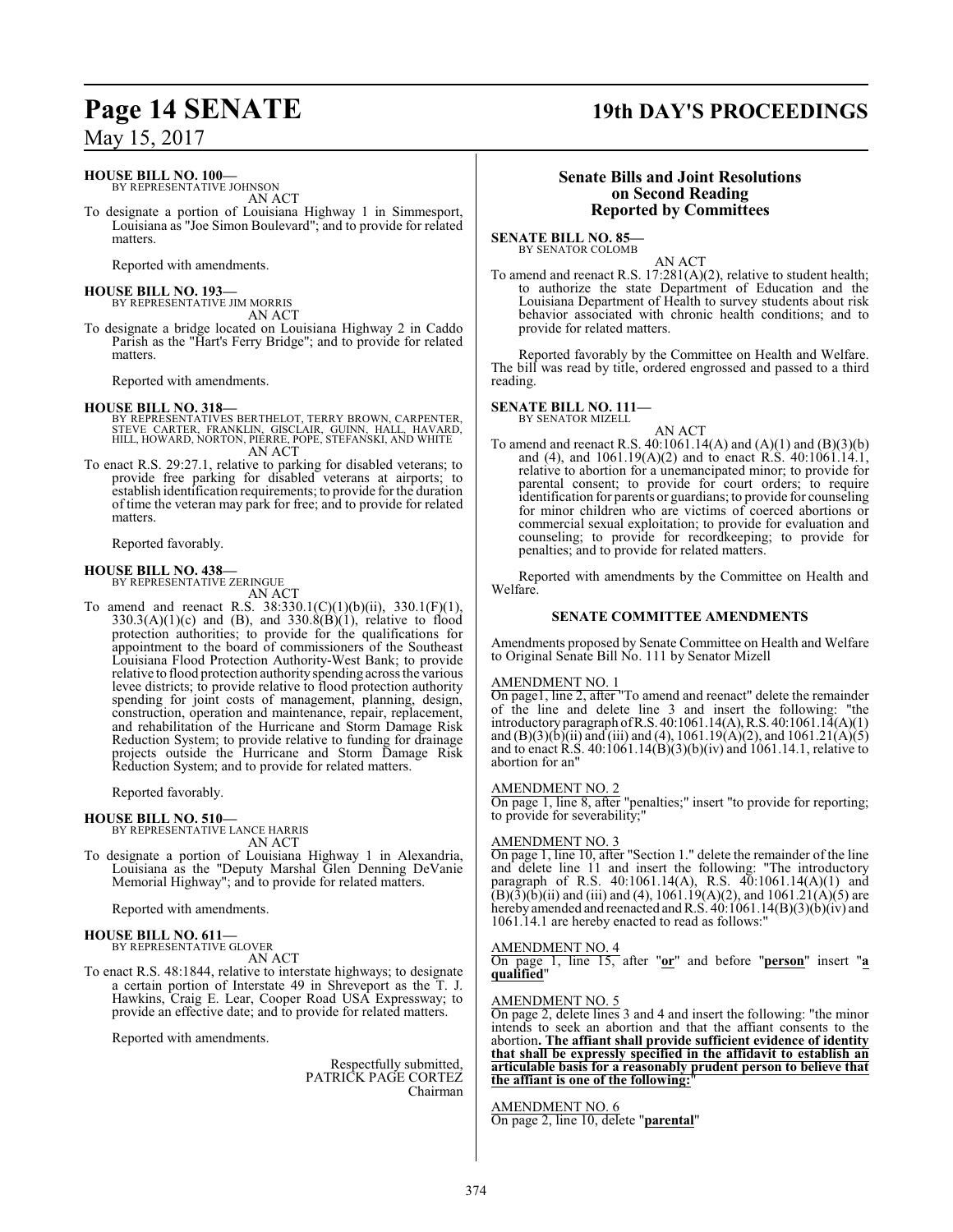## **19th DAY'S PROCEEDINGS Page 15 SENATE**

# May 15, 2017

#### AMENDMENT NO. 7

On page 2, line 18, after "(b)" delete the remainder of the line and delete lines 19 through 28 and insert "\* \* \*"

#### AMENDMENT NO. 8

On page 3, line 7, after "consequences," insert "**the indicators of human trafficking,**"

#### AMENDMENT NO. 9

On page 3, line 12, after "(iii)" delete "**Such**" and insert "**For purposes of providing screening to protect the safety and wellbeing of the minor, such**"

#### AMENDMENT NO. 10

On page 3, line 15, after "**minor**" delete "**child**" and insert "**, and shall inform the minor of resources available for her protection**"

#### AMENDMENT NO. 11

On page 3, line 19, after "(4)**(a)**"insert the following: "**If the minor has not been interviewed in such evaluation and counseling session prior to the ex parte hearing, such that the court does not have the benefit of the required report, then the court may appoint a certified child advocate attorney to be present with the minor at the ex parte hearing for the purpose of assisting the minor in communicating to the court whether her abortion decision is made with sufficient maturity and free and informed consent, commensurate with the duty of confidentiality. A certified child advocate attorney shall be given sufficient time on the same day as the ex parte hearing to review with the minor the information and printed materials referred to in R.S. 40:1061.17, in evaluating how well the minor is informed about pregnancy, fetal development, abortion risks and consequences, the indicators of human trafficking, and abortion alternatives. The certified child advocate attorney shall also endeavor to assist in the court's determination of whether the minor is seeking the abortion of her own free will and is not acting under intimidation, threats, undue pressure, or extortion by other persons, is not a victim of coerced abortion as defined in Children's Code Art. 603(9), and is not in need of assistance or protective orders if the minor is a victim of commercial sexual exploitation as defined in Children's Code Art. 603(9.1), or any crime against the child as defined in Children's Code Art. 603(12).**

**(b)**"

#### AMENDMENT NO. 12

On page 3, line 22, delete "**child**" and insert "**minor**" and after "**not**" delete "**the**" and insert "**a**" and after "**abortion,**" delete the remainder of the line and line 23 and insert "**and is seeking the abortion of her own free will,**"

#### AMENDMENT NO. 13

On page 3, delete lines 26 through 29 and on page 4, delete line 1, and insert the following:

"**(c) Whether or not the court authorizes the abortion, if the court finds by a preponderance of the evidence that the minor is a victim of commercial sexual exploitation as defined in Children's Code Art. 603(9.1), or any crime against the child as defined in Children's Code Art. 603(12), the court may issue any appropriate protective orders or afford the minor the continued services of a court-appointed special advocate, or both.**"

#### AMENDMENT NO. 14

On page 4, delete lines 4 through 11, and insert the following:

"**A. Any person giving parental consent pursuant to R.S. 40:1061.14(A)(1) on behalf of a minor on whom an abortion was completed shall be subject to R.S. 14:70.7 providing penalties for the unlawful production, manufacturing, distribution or possession of fraudulent documents for identification purposes.** 

**B. Any employee of a licensed outpatient abortion facility who knowingly aids and abets a person who is not the mother, father, legal guardian or tutor of a minor on whom an abortion was performed in the execution or acceptance of the parental**

**consent requirements as required by R.S. 40:1061.14(A)(1), shall be subject to the penalties in R.S. 40:1061.29.**"

#### AMENDMENT NO. 15

On page 4, delete lines 17 through 21 and insert the following:

 $\Gamma(2)$  The consent form or court order required by R.S. 40:1061.14, if applicable. **If the pregnant woman is an unemancipated minor, one of the following:**

**(a) A notarized consent form and copies of identification as provided for in R.S. 40:1061.14(A)(1).**

#### **(b) A court order required by R.S. 40:1061.14(B), if applicable.**"

#### AMENDMENT NO. 16

On page 4, after line 22, insert the following:

"§1061.21. Reports

A. An individual abortion report for each abortion performed or induced shall be completed by the attending physician. The report shall be confidential and shall not contain the name or address of the woman. The report shall include:

#### \* \* \* (5)**(a)** Age of pregnant woman.

**(b) If the pregnant woman is a minor, a notation of whether the abortion was performed pursuant to either notarized parental consent or a judicial bypass order as provided for in R.S. 40:1061.14.**

\* \* \*"

#### AMENDMENT NO. 17

On page 4, after line 22, insert the following:

"Section 2. If any one or more provisions, sections, subsections, sentences, clauses, phrases, or words of this Act or the application thereofto any person or circumstance is found to be unconstitutional, the same is hereby declared to be severable in accordance with R.S. 24:175 and the balance of this Act shall remain effective notwithstanding such unconstitutionality. The legislature hereby declares that it would have passed this Act, and each provision, section, subsection, sentence, clause, phrase, or word thereof, irrespective of the fact that any one or more provisions, sections, subsections, sentences, clauses, phrases, or words be declared unconstitutional."

On motion of Senator Mills, the committee amendment was adopted. The amended bill was read by title, ordered engrossed and passed to a third reading.

#### **House Bills and Joint Resolutions on Second Reading Reported by Committees**

**HOUSE BILL NO. 75—** BY REPRESENTATIVE MIGUEZ

AN ACT

To amend and reenact R.S.  $40:41(\text{C})(1)$  and (2), relative to vital records; to provide relative to access to such records; to authorize attorneys to obtain a death certificate for succession purposes under certain circumstances; and to provide for related matters.

Reported favorably by the Committee on Health and Welfare. The bill was read by title and referred to the Legislative Bureau.

#### **HOUSE BILL NO. 185—**

BY REPRESENTATIVES ARMES, BAGLEY, CHANEY, COX, HENSGENS,<br>HOFFMANN, HORTON, HUNTER, JOHNSON, LEBAS, DUSTIN MILLER,<br>MORENO, POPE, RICHARD, AND STAGNI

AN ACT

To enact Chapter 59-A of Title 37 of the Louisiana Revised Statutes of 1950, to be comprised of R.S. 37:3661 through 3665, relative to military medical personnel; to establish a pilot program to authorize retired military medical personnel to provide certain healthcare services; to provide for definitions; to require progress reports and final recommendations; to provide for a termination date of the pilot program; and to provide for related matters.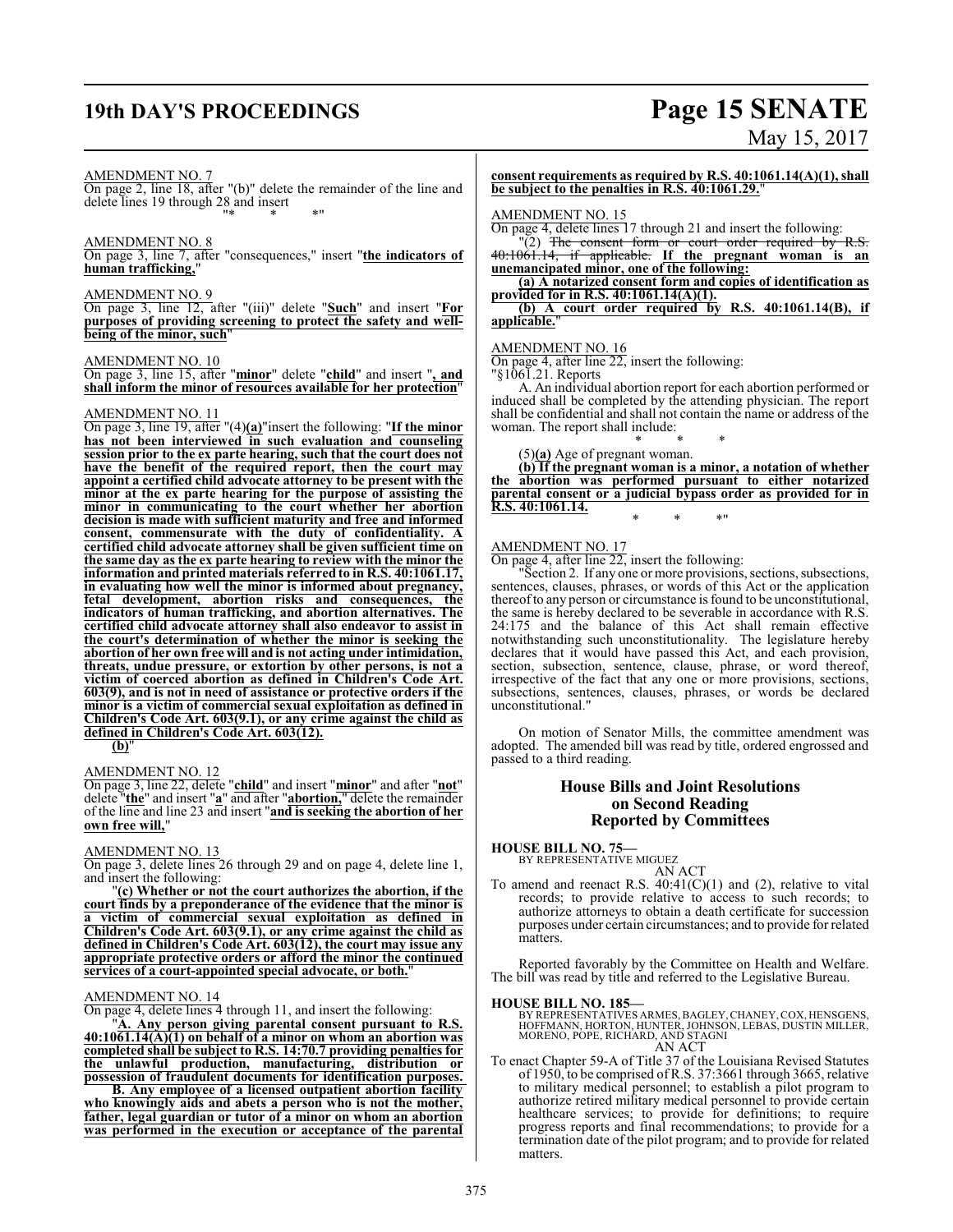# **Page 16 SENATE 19th DAY'S PROCEEDINGS**

May 15, 2017

Reported favorably by the Committee on Health and Welfare. The bill was read by title and referred to the Legislative Bureau.

#### **Senate Concurrent Resolutions on Second Reading Reported by Committees**

#### **SENATE CONCURRENT RESOLUTION NO. 21—**

BY SENATOR MIZELL A CONCURRENT RESOLUTION

To urge and request Louisiana medical schools, prescriber licensing boards, and prescriber trade associations to take all necessary steps to eliminate pain as the fifth vital sign and to increase prescriber education and awareness on assessing, identifying, and treating the symptom of pain.

Reported favorably by the Committee on Health and Welfare.

The resolution was read by title. Senator Mizell moved to adopt the Senate Concurrent Resolution.

## **ROLL CALL**

The roll was called with the following result:

#### YEAS

| Mr. President | Fannin      | Morrish   |
|---------------|-------------|-----------|
| Allain        | Gatti       | Peacock   |
| Appel         | Hewitt      | Perry     |
| Barrow        | Johns       | Peterson  |
| Bishop        | LaFleur     | Riser     |
| Boudreaux     | Lambert     | Smith, G. |
| Carter        | Long        | Smith, J. |
| Chabert       | Luneau      | Tarver    |
| Claitor       | Martiny     | Thompson  |
| Colomb        | Milkovich   | Walsworth |
| Cortez        | Mills       | Ward      |
| Donahue       | Mizell      | White     |
| Erdey         | Morrell     |           |
| Total - 38    |             |           |
|               | <b>NAYS</b> |           |
| Total - 0     |             |           |
|               | ABSENT      |           |

Total - 0

The Chair declared the Senate had adopted the Senate Concurrent Resolution and ordered it sent to the House.

#### **Explanation of Vote**

Senator Peterson stated she intended to vote nay on Senate Concurrent Resolution No. 21, and asked that the Official Journal so state.

#### **Explanation of Vote**

Senator Carter stated he intended to vote nay on Senate Concurrent Resolution No. 21, and asked that the Official Journal so state.

**SENATE CONCURRENT RESOLUTION NO. 38—** BY SENATOR MORRELL AND REPRESENTATIVE MORENO

A CONCURRENT RESOLUTION

To create the Task Force on Secure Care Standards and Auditing to develop standards and procedures for the operation and auditing of secure care facilities in Louisiana.

Reported with amendments by the Committee on Health and Welfare.

#### **SENATE COMMITTEE AMENDMENTS**

Amendments proposed by Senate Committee on Health and Welfare to Original Senate Concurrent Resolution No. 38 by Senator Morrell

#### AMENDMENT NO. 1

On page 4, between lines 11 and 12, insert the following:

"BE IT FURTHER RESOLVED that members shall serve without compensation or reimbursement of expenses, other than what may be afforded by their appointing authority. Legislative members of the council shall receive the same per diem and reimbursement of travel expenses as is provided for legislative committee meetings under the rules of the respective house in which they serve."

On motion of Senator Mills, the committee amendment was adopted.

The resolution was read by title. Senator Morrell moved to adopt the amended Senate Concurrent Resolution.

#### **ROLL CALL**

The roll was called with the following result:

#### YEAS

| Mr. President<br>Allain<br>Appel<br>Bishop<br>Boudreaux<br>Carter<br>Chabert<br>Colomb<br>Cortez<br>Erdey<br>Fannin<br>Total $-33$ | Gatti<br>Hewitt<br>Johns<br>LaFleur<br>Lambert<br>Long<br>Martiny<br>Mills<br>Mizell<br>Morrell<br>Morrish<br><b>NAYS</b> | Peacock<br>Perry<br>Peterson<br>Riser<br>Smith, G.<br>Smith, J.<br>Tarver<br>Thompson<br>Walsworth<br>Ward<br>White |
|------------------------------------------------------------------------------------------------------------------------------------|---------------------------------------------------------------------------------------------------------------------------|---------------------------------------------------------------------------------------------------------------------|
| Total $-0$                                                                                                                         | <b>ABSENT</b>                                                                                                             |                                                                                                                     |
| Barrow<br>Claitor                                                                                                                  | Donahue<br>Luneau                                                                                                         | Milkovich                                                                                                           |

The Chair declared the Senate had adopted the amended Senate Concurrent Resolution and ordered it engrossed and sent to the House.

#### **Rules Suspended**

Senator Cortez asked for and obtained a suspension of the rules to recall Senate Bill No. 196 from the Committee on Judiciary C.

#### **SENATE BILL NO. 196—** BY SENATOR CORTEZ

Total - 5

AN ACT

To amend and reenact R.S.  $14:91.9(A)(1)$  and  $(3)$  and  $(D)(2)(a)$  and enact R.S. 14:91.9(D)(3), relative to sex offenders; to prohibit sex offenders from residing or being physically present within a certain distance of a victim's immediate family; to prohibit sex offenders from communicating with a victim's immediate family; to provide for exceptions; to provide for affirmative defenses; to provide for an effective date; and to provide for related matters.

On motion of Senator Cortez the bill was read by title and withdrawn from the files of the Senate.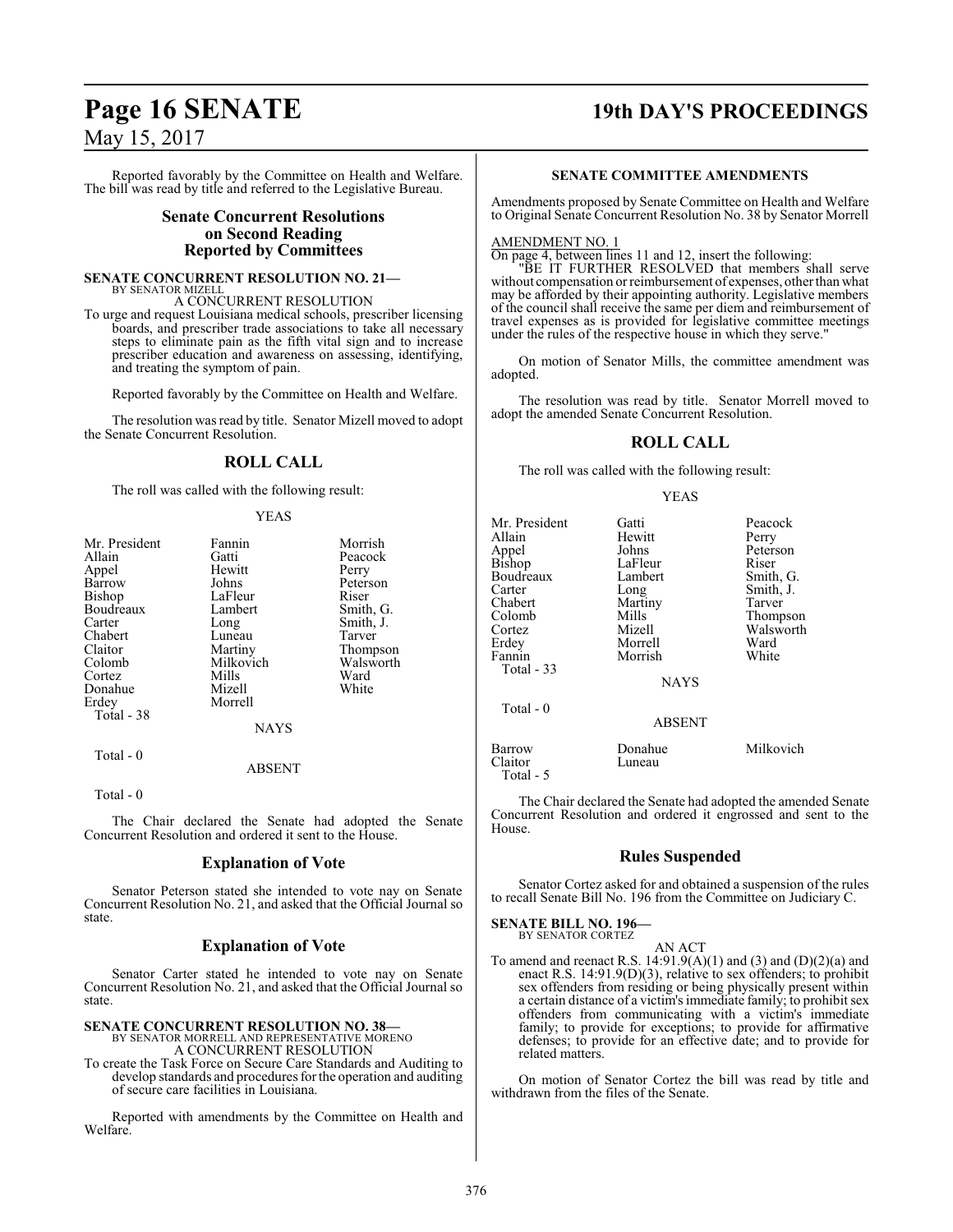## **19th DAY'S PROCEEDINGS Page 17 SENATE**

# May 15, 2017

#### **Senate Bills and Joint Resolutions on Third Reading and Final Passage**

#### **SENATE BILL NO. 69—** BY SENATOR CARTER

AN ACT

To enact R.S. 2:2, relative to unmanned aircraft; to provide exclusive jurisdiction to the state in the regulation of such systems; to preempt local ordinances, rules, regulations, and codes; to provide for federal preemption; and to provide for related matters.

#### **Floor Amendments**

Senator Martiny sent up floor amendments.

#### **SENATE FLOOR AMENDMENTS**

Amendments proposed by Senator Martiny on behalf of the Legislative Bureau to Engrossed Senate Bill No. 69 by Senator Carter

AMENDMENT NO. 1 On page 2, line 7, change "**can**" to "**may**"

AMENDMENT NO. 2 On page 2, line 8, change "**can**" to "**may**"

On motion of Senator Martiny, the amendments were adopted.

The bill was read by title. Senator Carter moved the final passage of the amended bill.

### **ROLL CALL**

The roll was called with the following result:

#### YEAS

| Mr. President | Fannin      | Morrell   |
|---------------|-------------|-----------|
| Allain        | Gatti       | Morrish   |
| Appel         | Hewitt      | Peacock   |
| Bishop        | Johns       | Perry     |
| Boudreaux     | LaFleur     | Peterson  |
| Carter        | Lambert     | Riser     |
| Chabert       | Long        | Smith, G. |
| Claitor       | Luneau      | Smith, J. |
| Colomb        | Martiny     | Thompson  |
| Cortez        | Milkovich   | Walsworth |
| Donahue       | Mills       | Ward      |
| Erdey         | Mizell      | White     |
| Total $-36$   |             |           |
|               | <b>NAYS</b> |           |

Total - 0

ABSENT

Barrow Tarver Total - 2

The Chair declared the amended bill was passed, ordered reengrossed and sent to the House. Senator Carter moved to reconsider the vote by which the bill was passed and laid the motion on the table.

**SENATE BILL NO. 92—** BY SENATORS TARVER AND MARTINY AN ACT

To amend and reenact R.S. 9:291 and Civil Code Articles 118 and 2315.8, and to enact Civil Code Article 3496.3 and Code of Evidence Article 412.5, relative to civil actions, proceedings, and remedies; to provide relative to matters involving domestic abuse; to provide relative to suits between spouses; to provide relative to liability; to provide relative to certain remedies, prescriptive periods and evidence; to provide certain terms,

conditions, procedures, and requirements; and to provide for related matters.

On motion of Senator Martiny, the bill was read by title and returned to the Calendar, subject to call.

## **SENATE BILL NO. 144—** BY SENATOR JOHNS

AN ACT

To amend and reenact R.S. 26:90(D) and (E), 286(D) and (E), 931, 932, and 933(E) and (F), to enact R.S. 26:90(L), 286(K), 933(G), and 934(A), (B), and (C) and to repeal R.S. 26:90(B)(4) and 286(B)(4), relative to holders of alcoholic retail dealer's permits for beverages of high alcoholic content or low alcoholic content; to provide relative acts prohibited on the premises; to provide for Human Trafficking Guardians; to provide for training and certification; to provide for a Louisiana Human Trafficking Education Program; to provide for program requirements; to provide for definitions; to provide relative to legislative intent; and to provide for related matters.

On motion of Senator Johns, the bill was read by title and returned to the Calendar, subject to call.

#### **SENATE BILL NO. 251—** BY SENATOR LAFLEUR

AN ACT

To amend and reenact the introductory paragraph of R.S. 39:91(B) and R.S. 39:91(E) and to enact Subpart F-2 of Part II-A of Chapter 1 of Subtitle I of Title 39 of the Louisiana Revised Statutes of 1950, to be comprised of R.S. 39:99.51 through 99.69, relative to the issuance of bonds to securitize the state's allocation of the economic damage settlement of the Deepwater Horizon oil spill economic damage litigation; to create the Louisiana Economic Financing Corporation; to provide for the qualifications of the members of the Louisiana Economic Financing Corporation; to provide for the authority of the Louisiana Economic Financing Corporation to issue bonds; to provide for the sale of certain assets of the state to the Louisiana Economic Financing Corporation; to provide for the deposit of the proceeds of the sale into the Deepwater Horizon Economic Damages Collection Fund; to authorize the financing, purchase, ownership, and management of payments from the Deepwater Horizon economic damage settlement; to provide for the security for the payment of the bonds; to provide for bond validation actions; to provide for tax exemptions; to provide for ancillary contracts and derivative instruments; to provide for an effective date; and to provide for related matters.

On motion of Senator Long, the bill was read by title and returned to the Calendar, subject to call.

#### **Senate Bills and Joint Resolutions on Third Reading and Final Passage, Subject to Call**

#### **Called from the Calendar**

Senator Ward asked that Senate Bill No. 121 be called from the Calendar.

## **SENATE BILL NO. 121—** BY SENATOR WARD

AN ACT To amend and reenact Code of Civil Procedure Articles 1421 and 1464, R.S. 23:1123, 1124, 1203(E), 1221(4)(s)(ii), 1307 and 1317.1, R.S. 39:1952(14)(e), and R.S. 46:2136(A)(4), relative to court-ordered and other mandatory physical and mental examinations; to provide relative to such examinations in certain civil and administrative matters, procedures, and claims; to provide for consistency in terminology and nomenclature, and to provide for related matters.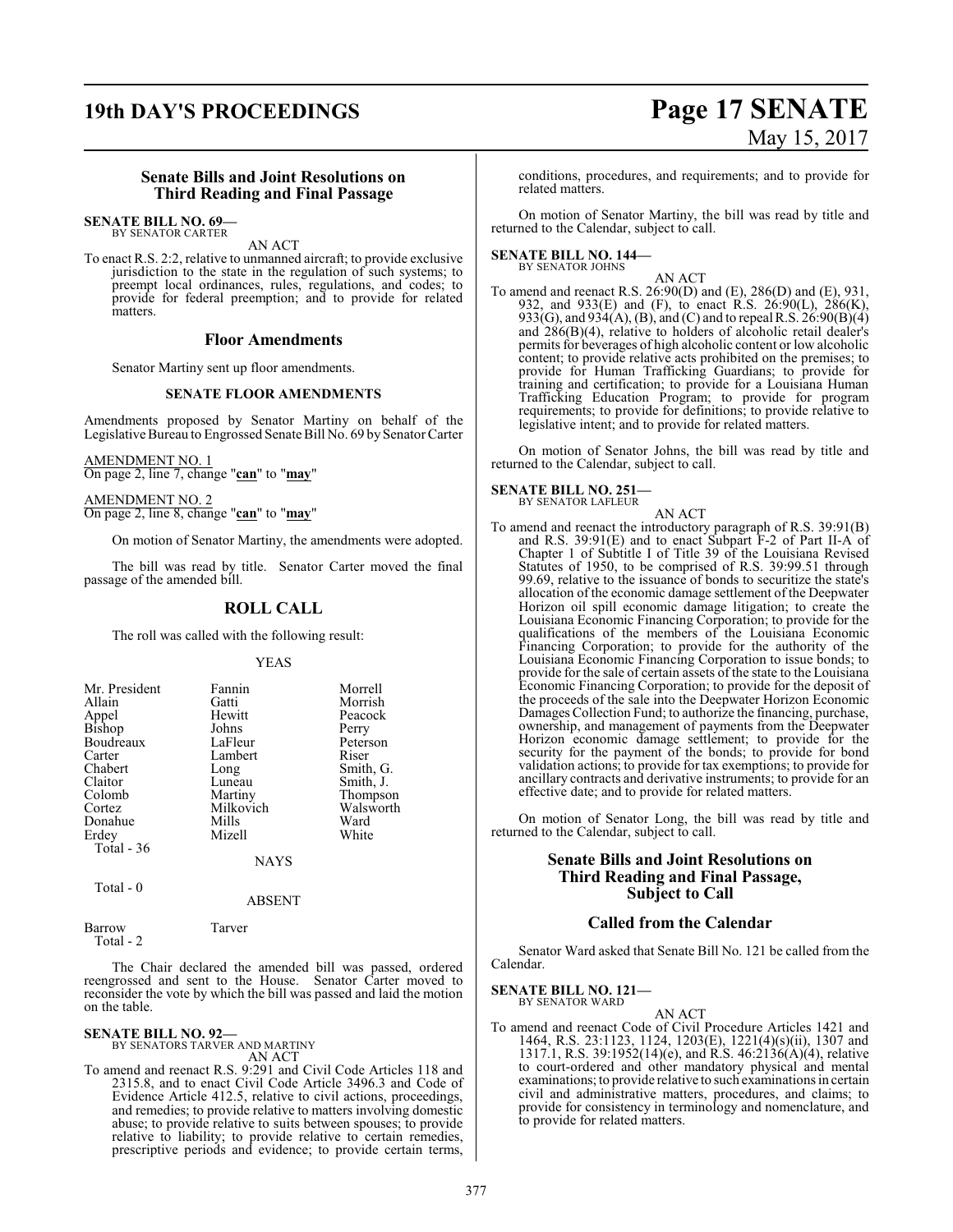The bill was read by title. Senator Ward moved the final passage of the bill.

#### **ROLL CALL**

The roll was called with the following result:

#### YEAS

| Mr. President | Fannin      | Morrell   |
|---------------|-------------|-----------|
| Allain        | Gatti       | Morrish   |
| Appel         | Hewitt      | Peacock   |
| <b>Bishop</b> | Johns       | Perry     |
| Boudreaux     | LaFleur     | Peterson  |
| Carter        | Lambert     | Riser     |
| Chabert       | Long        | Smith, G. |
| Claitor       | Luneau      | Smith, J. |
| Colomb        | Martiny     | Thompson  |
| Cortez        | Milkovich   | Walsworth |
| Donahue       | Mills       | Ward      |
| Erdey         | Mizell      | White     |
| Total $-36$   |             |           |
|               | <b>NAYS</b> |           |

Total - 0

Barrow Tarver

Total - 2

The Chair declared the bill was passed and ordered it sent to the House. Senator Ward moved to reconsider the vote by which the bill was passed and laid the motion on the table.

ABSENT

#### **Called from the Calendar**

Senator Morrell asked that Senate Bill No. 25 be called from the Calendar.

**SENATE BILL NO. 25—** BY SENATOR MORRELL

AN ACT

To amend and reenact the introductory paragraph of R.S. 47:297(D) and  $(D)(1)$  and to repeal R.S.  $47:297(D)(2)$  as amended by Section 5 of Act No. 125 of the 2015 Regular Session of the Legislature, relative to tax credits; to provide relative to reduction to tax due; to sunset the tax credit for educational expenses; to provide for an effective date; and to provide for related matters.

The bill was read by title. Senator Morrell moved the final passage of the bill.

#### **ROLL CALL**

The roll was called with the following result:

#### YEAS

| Mr. President<br>Allain<br>Appel<br><b>Bishop</b><br>Boudreaux<br>Carter<br>Chabert<br>Claitor<br>Colomb<br>Cortez<br>Donahue<br>Erdey<br>Total - 35 | Fannin<br>Gatti<br>Hewitt<br>Johns<br>LaFleur<br>Lambert<br>Long<br>Luneau<br>Martiny<br>Mills<br>Mizell<br>Morrell | Morrish<br>Peacock<br>Perry<br>Peterson<br>Riser<br>Smith, G.<br>Smith, J.<br>Thompson<br>Walsworth<br>Ward<br>White |
|------------------------------------------------------------------------------------------------------------------------------------------------------|---------------------------------------------------------------------------------------------------------------------|----------------------------------------------------------------------------------------------------------------------|
|------------------------------------------------------------------------------------------------------------------------------------------------------|---------------------------------------------------------------------------------------------------------------------|----------------------------------------------------------------------------------------------------------------------|

## **Page 18 SENATE 19th DAY'S PROCEEDINGS**

**NAYS** 

## ABSENT

Barrow Tarver Total - 2

Milkovich Total - 1

The Chair declared the bill was passed and ordered it sent to the House. Senator Morrell moved to reconsider the vote by which the bill was passed and laid the motion on the table.

#### **Called from the Calendar**

Senator Morrell asked that Senate Bill No. 255 be called from the Calendar.

#### **SENATE BILL NO. 255— (Substitute of Senate Bill No. 133 by Senator MORRELL)** BY SENATOR MORRELL

AN ACT

To enact R.S. 17:407.50.1, relative to early learning centers; to provide relative to health-related policies established by early learning centers; to provide for parental notification; and to provide for related matters.

#### **Floor Amendments**

Senator Morrell proposed the following amendments.

#### **SENATE FLOOR AMENDMENTS**

Amendments proposed by Senator Morrell to Engrossed Senate Bill No. 255 by Senator Morrell

AMENDMENT NO. 1

On page 1, at the end of line 13, insert "**However, nothing in this Section shall be construed to provide any exemptions or exclusions to any protections or waivers established by law.**"

On motion of Senator Morrell, the amendments were adopted.

The bill was read by title. Senator Morrell moved the final passage of the amended bill.

#### **ROLL CALL**

The roll was called with the following result:

YEAS

| Mr. President        | Gatti         | Morrish   |
|----------------------|---------------|-----------|
| Allain               | Hewitt        | Peacock   |
| Appel                | Johns         | Perry     |
| <b>Bishop</b>        | LaFleur       | Peterson  |
| Boudreaux            | Lambert       | Smith, G. |
| Chabert              |               | Smith, J. |
|                      | Long          |           |
| Colomb               | Luneau        | Tarver    |
| Cortez               | Martiny       | Thompson  |
| Donahue              | Mills         | Walsworth |
| Erdey                | Mizell        | Ward      |
| Fannin               | Morrell       | White     |
| Total $-33$          |               |           |
|                      | <b>NAYS</b>   |           |
| Claitor<br>Total - 3 | Milkovich     | Riser     |
|                      |               |           |
|                      | <b>ABSENT</b> |           |
| Barrow<br>Total - 2  | Carter        |           |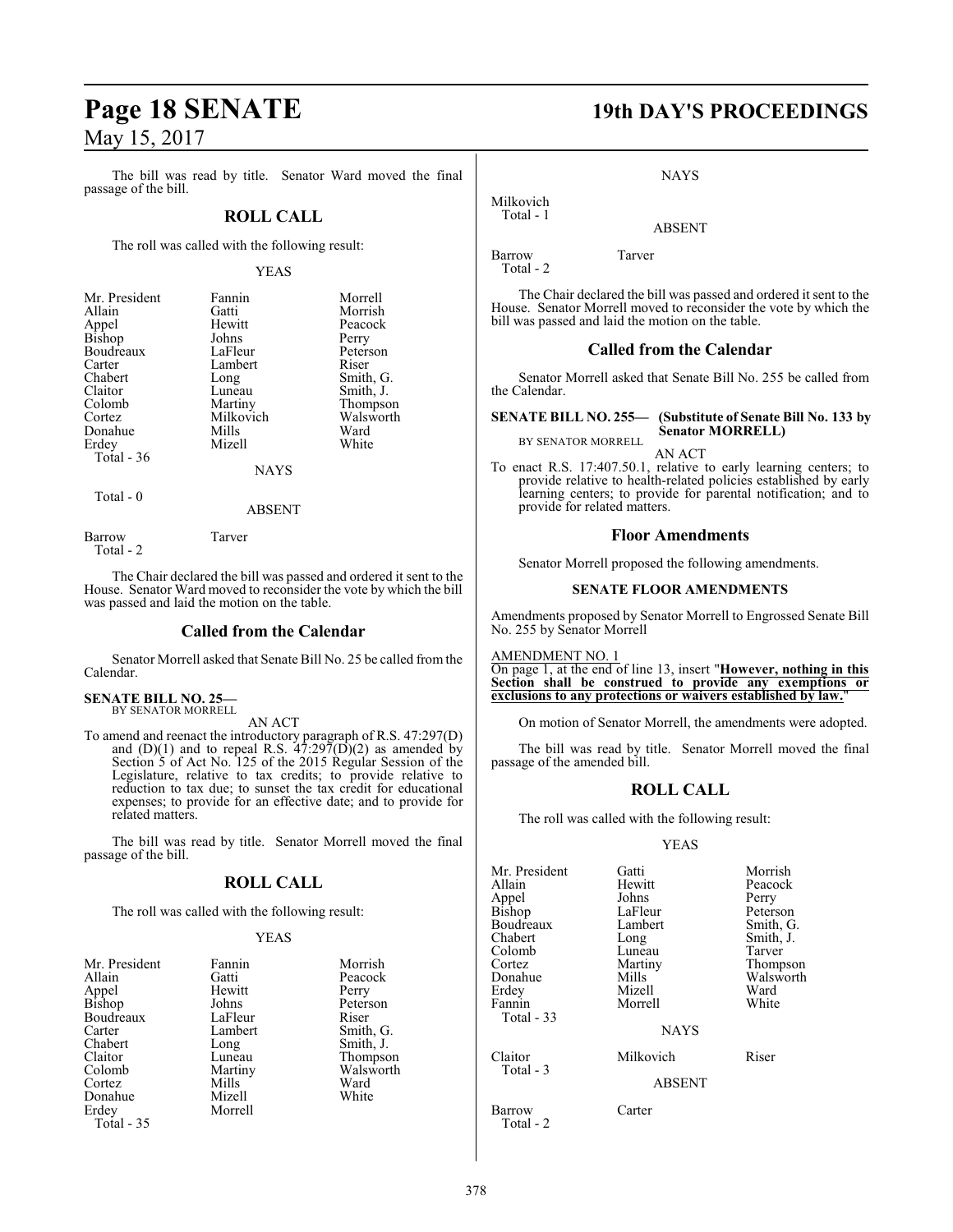The Chair declared the amended bill was passed, ordered reengrossed and sent to the House. Senator Morrell moved to reconsider the vote by which the bill was passed and laid the motion on the table.

#### **Called from the Calendar**

Senator Claitor asked that Senate Bill No. 146 be called fromthe Calendar for reconsideration.

#### **SENATE BILL NO. 146—** BY SENATOR CLAITOR

AN ACT

To amend and reenact R.S. 15:529.1(C) and (G), relative to the Habitual Offender Law; to decrease the cleansing period for offenses that are not crimes of violence or sex offenses; to provide for the suspension of imposition or execution of a sentence under the Habitual Offender Law under certain circumstances; and to provide for related matters.

The bill was read by title. Senator Claitor moved the final passage of the bill.

#### **ROLL CALL**

The roll was called with the following result:

#### YEAS

| Mr. President<br>Allain<br>Appel<br>Bishop<br>Boudreaux<br>Carter<br>Chabert<br>Claitor<br>Total - 24 | Colomb<br>Cortez<br>Donahue<br>Hewitt<br>Johns<br>LaFleur<br>Luneau<br>Martiny | Milkovich<br>Mills<br>Mizell<br>Morrell<br>Morrish<br>Peterson<br>Smith, G.<br>Ward |
|-------------------------------------------------------------------------------------------------------|--------------------------------------------------------------------------------|-------------------------------------------------------------------------------------|
|                                                                                                       | <b>NAYS</b>                                                                    |                                                                                     |
| Erdey<br>Fannin<br>Gatti<br>Lambert<br>Total - 12                                                     | Long<br>Peacock<br>Perry<br>Riser                                              | Smith, J.<br>Thompson<br>Walsworth<br>White                                         |
|                                                                                                       | ABSENT                                                                         |                                                                                     |

Total - 2

Barrow Tarver

The Chair declared the bill was passed and ordered it sent to the House. Senator Claitor moved to reconsider the vote by which the bill was passed and laid the motion on the table.

#### **Rules Suspended**

Senator Hewitt asked for and obtained a suspension of the rules to revert to the Morning Hour.

#### **Introduction of Senate Resolutions**

#### **SENATE RESOLUTION NO. 115—** BY SENATOR PERRY

A RESOLUTION

To commend the Abbeville High School Wildcats boys' powerlifting team on winning the Louisiana High School Athletic Association Division II state championship.

The resolution was read by title and placed on the Calendar for a second reading.

## **19th DAY'S PROCEEDINGS Page 19 SENATE** May 15, 2017

#### **Message from the House**

#### **ASKING CONCURRENCE IN HOUSE BILLS AND JOINT RESOLUTIONS**

May 15, 2017

To the Honorable President and Members of the Senate:

I am directed to inform your honorable body that the House of Representatives has finally passed and asks your concurrence in the following House Bills and Joint Resolutions:

HB No. 56

Respectfully submitted, ALFRED W. SPEER Clerk of the House of Representatives

#### **House Bills and Joint Resolutions on First Reading**

**HOUSE BILL NO. 56—** BY REPRESENTATIVE PRICE

AN ACT To amend and reenact R.S. 47:338.164(A) and (D), relative to the sales tax levied by the West Ascension Parish Hospital Service District; to decrease the maximum rate of such tax, subject to voter approval; to provide for effectiveness; and to provide for related matters.

The bill was read by title and placed on the Calendar for a second reading.

#### **Reports of Committees**

The following reports of committees were received and read:

#### **REPORT OF COMMITTEE ON**

#### **REVENUE AND FISCAL AFFAIRS**

Senator Jean-Paul "JP" Morrell, Chairman on behalf of the Committee on Revenue and Fiscal Affairs, submitted the following report:

#### May 15, 2017

To the President and Members of the Senate:

I am directed by your Committee on Revenue and Fiscal Affairs to submit the following report:

#### **SENATE BILL NO. 140—** BY SENATOR WALSWORTH

A JOINT RESOLUTION

Proposing to enact Article VII, Section 21(N) of the Constitution of Louisiana, relative to ad valorem tax exemptions; to provide for the exemption of property subject to certain cooperative endeavor agreements; and to specify an election for submission of the proposition to electors and provide a ballot proposition.

Reported with amendments.

**SENATE BILL NO. 244—**

BY SENATOR CARTER

#### AN ACT To amend and reenact R.S. 33:4574.1(A)(1)(b) and 4574.1.1(C)(1) and to enact R.S. 47:301(6)(d), relative to certain state and local sales taxes; to exclude certain facilities from the definition of hotel for purposes of sales taxes and hotel occupancy taxes; and to provide for related matters.

Reported with amendments.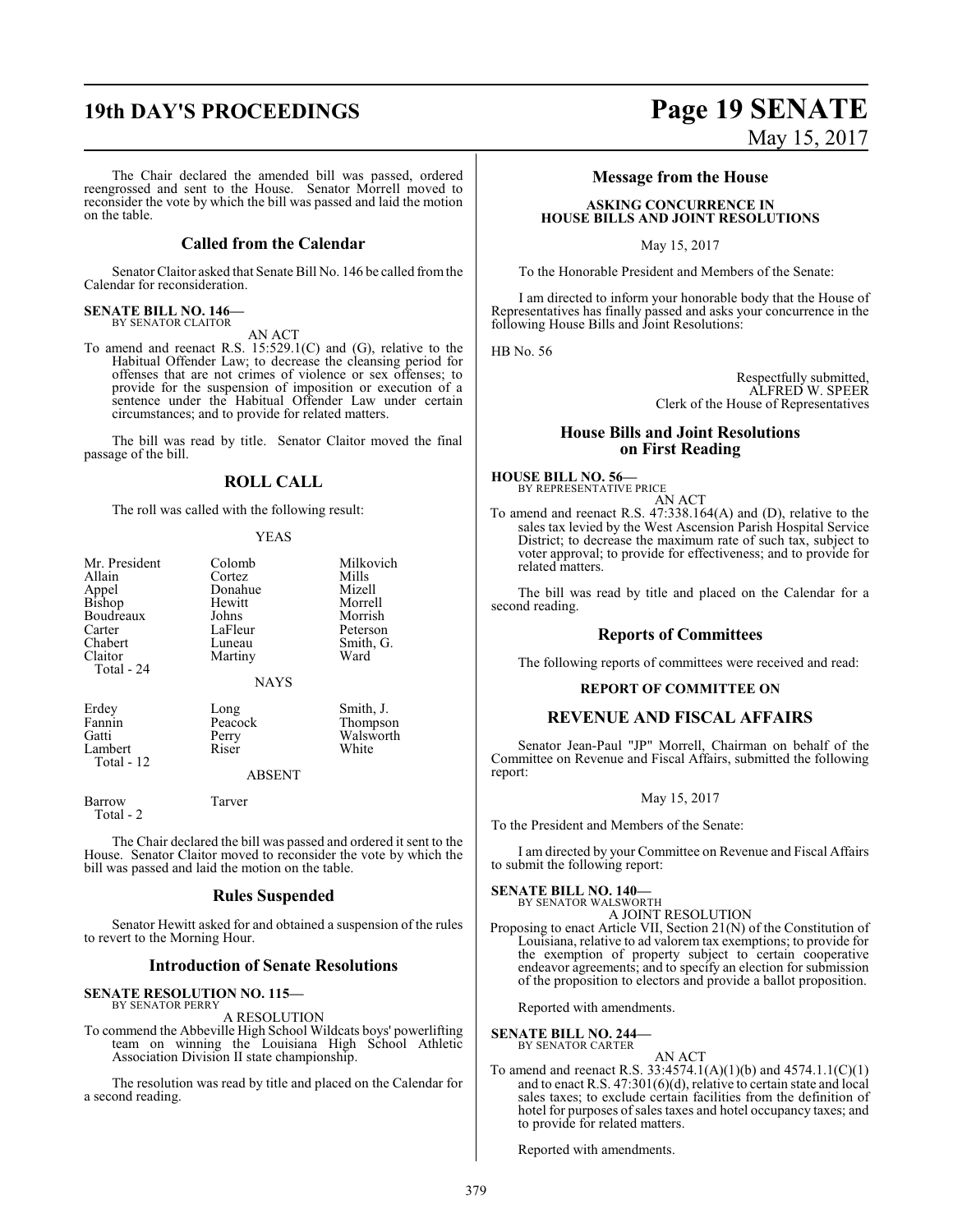**HOUSE BILL NO. 503—**

BY REPRESENTATIVE THIBAUT AN ACT

To amend and reenact R.S.  $22:821(B)(3)$  and  $1546(B)(1)(a)$ , relative to licensing of insurance producers; to provide for licensing fees paid by insurance producers; to provide for licensing of business entities as insurance producers; to provide for disclosure of persons with ten percent or more controlling interest in a resident business entity; to provide for disclosure upon request of persons with ten percent or more controlling interest in a nonresident business entity; and to provide for related matters.

Reported with amendments.

#### **HOUSE BILL NO. 566—** BY REPRESENTATIVE HAZEL

AN ACT

To enact Subpart ZZ of Part 1 of Chapter 1 of Subtitle II of Title 47 of the Louisiana Revised Statutes of 1950, to be comprised of R.S. 47:120.331, relative to state individual income tax return checkoffs for certain donations; to provide for a method for individuals to donate all or a portion of any refund due to them to the Louisiana Horse Rescue Association; to provide for the administration and disbursement of donated monies; to provide for reporting; to provide for an effective date; and to provide for related matters.

Reported favorably.

Respectfully submitted, JEAN-PAUL "JP" MORRELL Chairman

#### **REPORT OF COMMITTEE ON**

### **FINANCE**

Senator Eric LaFleur, Chairman on behalf of the Committee on Finance, submitted the following report:

May 15, 2017

To the President and Members of the Senate:

I am directed by your Committee on Finance to submit the following report:

#### **SENATE CONCURRENT RESOLUTION NO. 83—**

BY SENATORS WHITE, ALLAIN, APPEL, CHABERT, CORTEZ,<br>DONAHUE, ERDEY, FANNIN, HEWITT, LAMBERT, MIZELL, PERRY,<br>TARVER,THOMPSON AND WALSWORTH

#### A CONCURRENT RESOLUTION

To urge and request that the federal funds received by Louisiana through the Community Development Block Grant–Disaster Recovery Program relative to damages caused by the flooding in the state during 2016 be subject to the same legislative oversight as the oversight required for the allocation and expenditure of federal funds received by Louisiana through the Community Development Block Grant–Disaster Recovery Program relative to damages caused by hurricanes Katrina and Rita.

Reported favorably.

#### **SENATE BILL NO. 30—**

- BY SENATORS MORRELL, APPEL, BARROW, CARTER, LONG,<br>MARTINY AND GARY SMITH AND REPRESENTATIVES HILFERTY,<br>HUNTER,LEGER,STOKES AND TALBOT AN ACT
- To amend and reenact Section 3 of Act No. 535 of the 1988 Regular Session of the Legislature, as amended by Section 2 of Act No. 285 of the 1992 Regular Session of the Legislature, Section 3 of Act No. 1291 of the 1997 Regular Session of the Legislature, Section 1 of Act No. 50 of the 1998 Regular Session of the Legislature, Section 1 of Act No. 7 of the 2001 First Extraordinary Session of the Legislature, Section 1 of Act No. 14 of the 2004 First Extraordinary Session of the Legislature,

## **Page 20 SENATE 19th DAY'S PROCEEDINGS**

Section 1 of Act No. 76 of the 2006 Regular Session of the Legislature, and Section 1 of Act No. 232 of the 2008 Regular Session of the Legislature, and to enact R.S. 51:1301(D), relative to the Louisiana Tax Free Shopping Program; to extend the program through July 1, 2023; to provide for an effective date; and to provide for related matters.

Reported favorably.

#### **SENATE BILL NO. 54—** BY SENATOR MIZELL

- AN ACT
- To amend and reenact Children's Code Article 116(25), the introductory paragraph of Children's Code Article 606(A), 606(A)(7), the introductory paragraph of Children's Code Article 622(B), 725.1, 725.2, and 725.3, and R.S. 46:1403.1, to enact Children's Code Article 622(B)(5), 725.4, 725.5, 725.6, 725.7 and 725.8, and to repeal Children's Code Article 923, relative to human trafficking of children; to provide findings and purpose; to provide for definitions; to provide for duties of law enforcement; to provide for duties of the Department of Children and Family Services; to provide for confidentiality; to provide for expungement; to provide for terms, conditions, requirements, and procedures; and to provide for related matters.

Reported favorably.

#### **SENATE BILL NO. 101—**

BY SENATOR RISER

AN ACT To enact R.S. 47:490.1.1, relative to military honor license plates; to provide for issuance of a military honor license plate with an identical number for a motorcycle and a boat trailer to veterans and other military personnel when certain events occur; and to provide for related matters.

Reported favorably.

#### **SENATE BILL NO. 105—**

BY SENATOR ALLAIN

AN ACT To enact R.S. 47:321.1(F)(67), relative to state sales and use tax; to provide with respect to the exemption forsales and purchases of diesel fuel, butane, propane, or other liquefied petroleum gases to farmers; to provide for effectiveness and applicability of the exclusion; and to provide for related matters.

Reported with amendments.

#### **SENATE BILL NO. 113—** BY SENATOR BARROW

AN ACT To amend and reenact R.S.  $47:601(C)(1)(c)$ , relative to the corporation franchise tax; to provide for exemptions from franchise tax; to provide for an effective date; and to provide for related matters.

Reported with amendments.

#### **SENATE BILL NO. 180—** BY SENATOR MORRELL

AN ACT

To enact R.S. 47:302(AA)(29) and 321.1(F)(66)(u), relative to state sales and use tax; to provide with respect to the exemption for sales and purchases of medical devices used by patients under the supervision of a physician; to provide for effectiveness and applicability of the exclusion; and to provide for related matters.

Reported with amendments.

#### **SENATE BILL NO. 225—**

BY SENATORS HEWITT AND BISHOP AND REPRESENTATIVE HILFERTY

AN ACT To enact Chapter 45 of Title 17 of the Louisiana Revised Statutes of 1950, to be comprised of R.S. 17:4071 through 4073, and R.S.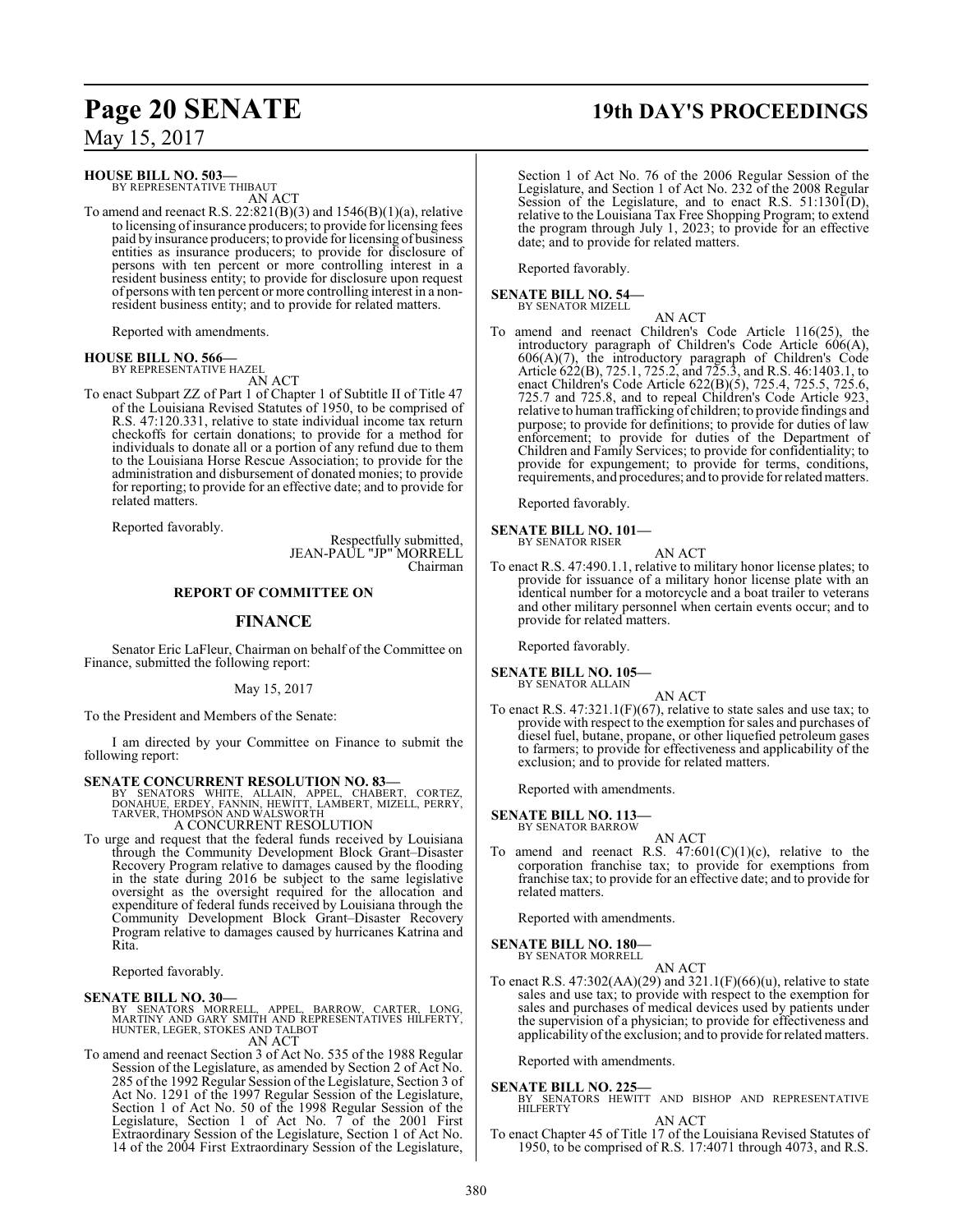## **19th DAY'S PROCEEDINGS Page 21 SENATE**

36:651(T)(6), relative to science, technology, engineering, and mathematics education; to create the Louisiana Science, Technology, Engineering, and Mathematics Advisory Council and provide for its membership, powers, duties, and functions; to create and provide with respect to the Science, Technology, Engineering, and Mathematics Education Fund; to provide for a science, technology, engineering, andmathematics high school diploma endorsement; and to provide for related matters.

Reported with amendments.

Respectfully submitted, ERIC LAFLEUR Chairman

#### **Privileged Report of the Committee on Senate and Governmental Affairs**

#### **ENROLLMENTS**

Senator Peterson, Chairman on behalf of the Committee on Senate and Governmental Affairs, submitted the following report:

#### May 12, 2017

To the President and Members of the Senate:

I am directed by your Committee on Senate and Governmental Affairs to submit the following report:

The following Senate Resolutions have been properly enrolled:

## **SENATE RESOLUTION NO. 58—** BY SENATORS GATTI AND PEACOCK

A RESOLUTION

To commend Jon Christian Walden upon his extraordinary accomplishments as a high school wrestler and student.

#### **SENATE RESOLUTION NO. 61—** BY SENATOR BISHOP

A RESOLUTION

To commend and congratulate the University of Dillard's men's basketball team on being selected to play in the National Association of Intercollegiate Athletics (NAIA) Tournament.

## **SENATE RESOLUTION NO. 62—** BY SENATOR BISHOP

A RESOLUTION

To commend and congratulate the University of New Orleans (UNO) men's basketball team on being selected to play in the National Collegiate Athletic Association (NCAA) Tournament.

## **SENATE RESOLUTION NO. 63—** BY SENATOR BOUDREAUX

A RESOLUTION

To recognize and commend the Louisiana Sports Hall of Fame Foundation and its board members.

#### **SENATE RESOLUTION NO. 64—** BY SENATOR BOUDREAUX

A RESOLUTION

To commend Reverend Borgia Aubespin, SVD, pastor of Holy Family Church in Lawtell, Louisiana, and St. Ann Church in Mallet, Louisiana, upon the fifty-second anniversary of his ordination to the priesthood.

#### **SENATE RESOLUTION NO. 65—**

BY SENATORS PERRY, ALARIO, ALLAIN, APPEL, BARROW, BISHOP,<br>BOUDREAUX, CARTER, CHABERT, CLÀITOR, COLOMB, CORTEZ,<br>DONAHUE, ERDEY, FANNIN, GATTI, HEWITT, JOHNS, LAFLEUR,

# May 15, 2017

LAMBERT, LONG, LUNEAU, MARTINY, MILKOVICH, MILLS, MIZELL, MORRELL, MORRISH, PEACOCK, PETERSON, RISER, GARY SMITH, JOHN SMITH, TARVER, THOMPSON, WALSWORTH, WARD AND **WHITE** 

A RESOLUTION

To express the sincere and heartfelt condolences of the Senate of the Legislature of Louisiana to the family of Louisiana Army National Guard Sergeant Charles Eddie Voisin Jr. upon his death.

#### **SENATE RESOLUTION NO. 67—** BY SENATOR THOMPSON

A RESOLUTION To commemorate the eightieth anniversary of the American System of Conservation Funding.

#### **SENATE RESOLUTION NO. 69—**

BY SENATOR CORTEZ A RESOLUTION

To recognize Tuesday, May 9, 2017, as Ports Day at the state capitol.

**SENATE RESOLUTION NO. 73—** BY SENATOR MORRISH

A RESOLUTION

To recognize May 4, 2017, as Dental Hygiene Day at the Louisiana Senate.

#### **SENATE RESOLUTION NO. 74—** BY SENATOR MORRISH

A RESOLUTION

To commend Mabel Guillotte Alexander upon the occasion of her one hundredth birthday.

#### **SENATE RESOLUTION NO. 70—**

BY SENATOR THOMPSON A RESOLUTION

To commend and congratulate the lifters and coaches of the Delhi Charter School boys powerlifting team on winning the 2017 Louisiana High School Athletic Association Division V, Class 1A State Powerlifting Championship.

**SENATE RESOLUTION NO. 71—** BY SENATOR RISER

A RESOLUTION

To commend the Republic of China, known as Taiwan, for positive economic relations with Louisiana.

#### **SENATE RESOLUTION NO. 72—**

BY SENATOR MILLS A RESOLUTION

To designate Thursday, May 18, 2017, as March of Dimes Day at the Louisiana State Capitol.

## **SENATE RESOLUTION NO. 75—** BY SENATORS MARTINY AND ALARIO

A RESOLUTION

To express the sincere condolences of the Senate of the Legislature of Louisiana upon the death of G. Frank Purvis.

#### **SENATE RESOLUTION NO. 77—** BY SENATOR MILLS

A RESOLUTION

To commend the Louisiana Psychological Association and to designate Monday, May 8, 2017, as Psychology Day at the Louisiana State Capitol.

#### **SENATE RESOLUTION NO. 78—** BY SENATOR MORRISH

#### A RESOLUTION

To designate Tuesday, May 9, 2017, as "Teacher Appreciation Day" at the state capitol.

#### **SENATE RESOLUTION NO. 76—**

#### BY SENATOR CARTER A RESOLUTION

To express the sincere condolences of the Senate of the Legislature of Louisiana upon the death of Richard Pennington, former New Orleans police superintendent.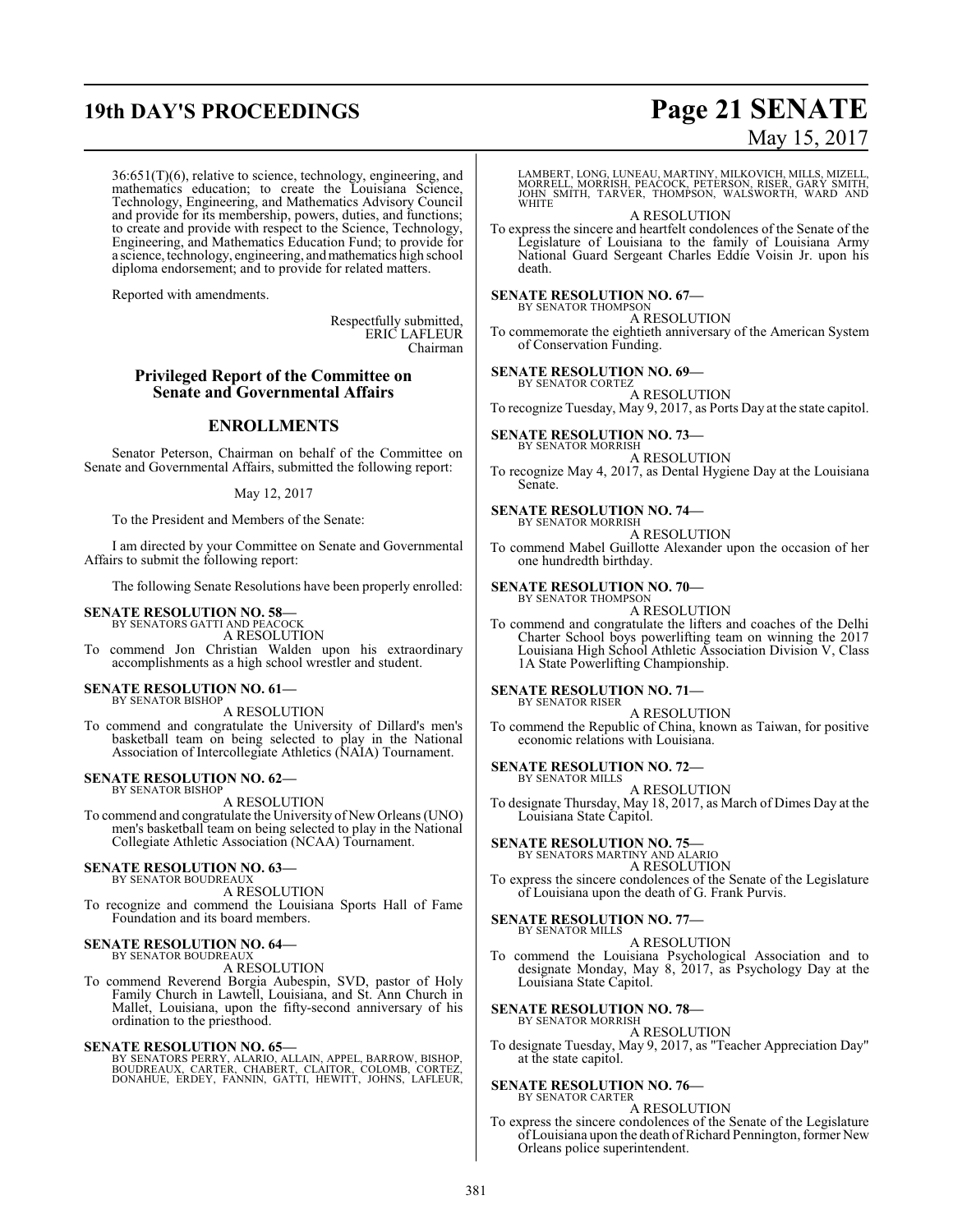#### **SENATE RESOLUTION NO. 79—**

BY SENATOR PEACOCK A RESOLUTION

To express the sincere condolences of the Senate of the Legislature of Louisiana upon the death of John "Pa" Breitschopf, United States Marine Corps veteran.

## **SENATE RESOLUTION NO. 80—** BY SENATOR MILLS

A RESOLUTION

To designate the month of May 2017 as Cystic Fibrosis Month in Louisiana.

#### **SENATE RESOLUTION NO. 81—** BY SENATOR MILLS

A RESOLUTION

To commend Matthew Maurice Louviere upon achieving the rank of Eagle Scout.

#### **SENATE RESOLUTION NO. 82—**

BY SENATOR COLOMB A RESOLUTION

To express the sincere condolences of the Senate of the Legislature of Louisiana upon the death of Robert Godwin Sr., a man of character known for his good deeds and kind heart.

#### **SENATE RESOLUTION NO. 83—**

BY SENATORS ERDEY AND LAMBERT A RESOLUTION

To designate May 9, 2017, as "Louisiana Chemical Industry Day".

#### **SENATE RESOLUTION NO. 84—**

BY SENATORS THOMPSON AND WALSWORTH A RESOLUTION

To commend Madison Elise Nelson for being named Louisiana's 2017 Middle School Student of the Year by the Louisiana Department of Education.

#### **SENATE RESOLUTION NO. 85—** BY SENATOR THOMPSON

A RESOLUTION

To commend posthumously James Graugnard Sr. on his induction into the 2017 Louisiana Agricultural Hall of Distinction and to recognize his outstanding contributions to the agricultural community in Louisiana.

**SENATE RESOLUTION NO. 86—**<br>BY SENATORS THOMPSON, PEACOCK AND WALSWORTH A RESOLUTION

To commend Charles "Buck" Vandersteen on his induction into the 2017 Louisiana Agricultural Hall ofDistinction and to recognize him for his outstanding contributions to the agricultural community in Louisiana.

# **SENATE RESOLUTION NO. 87—**<br>BY SENATORS THOMPSON AND WALSWORTH A RESOLUTION

To commend Mayther "Ray" Young on his induction into the 2017 Louisiana Agricultural Hall of Distinction and to recognize him for his outstanding contributions to the agricultural community in Louisiana.

#### **SENATE RESOLUTION NO. 91—** BY SENATOR WHITE

A RESOLUTION

To commend the Central High School Lady Wildcats softball team on winning the Class 5A girls' state softball championship.

#### **SENATE RESOLUTION NO. 93—** BY SENATOR WHITE

A RESOLUTION

To designate May 14 through May 20, 2017, as "Police Week" in the state of Louisiana.

## **Page 22 SENATE 19th DAY'S PROCEEDINGS**

#### **SENATE RESOLUTION NO. 99—**

BY SENATOR COLOMB

A RESOLUTION To express the sincere condolences of the Senate of the Legislature of Louisiana upon the death of Yvonne M. Walker.

# **SENATE RESOLUTION NO. 92—**<br>BY SENATOR WALSWORTH

A RESOLUTION

To designate May 8 through 12, 2017, as Louisiana Charter Schools Week in Louisiana.

#### **SENATE RESOLUTION NO. 88—**

BY SENATORS PERRY, ALARIO, ALLAIN, APPEL, BARROW, BISHOP,<br>BOUDREAUX, CARTER, CHABERT, CLAITOR, COLOMB, CORTEZ,<br>DONAHUE, ERDEY, FANNIN, GATTI, HEWITT, JOHNS, LAFLEUR,<br>LAMBERT, LONG, LUNEAU, MARTINY, MILKOVICH, MILLS, MIZELL

#### A RESOLUTION

To express the sincere condolences of the Senate of Louisiana to the family of U.S. Army Staff Sergeant Matthew Mackey upon his death, July 28, 2010, while in the service of his country.

SENATE RESOLUTION NO. 89-<br>BY SENATORS PERRY, ALARIO, ALLAIN, APPEL, BARROW, BISHOP, BOUDREAUX, CARTER, CHABERT, CLAITOR, COLOMB, CORTEZ,<br>DONAHUE, ERDEY, FANNIN, GATTI, HEWITT, JOHNS, LAFLEUR,<br>LAMBERT, LONG, LUNEAU, MARTINY WHITE

#### A RESOLUTION

To express the sincere condolences of the Senate of the Legislature of Louisiana to the family of United States Marine Corps Lance Corporal Evan Burnett upon his death while serving in the armed forces of his country.

SENATE RESOLUTION NO. 90—<br>BY SENATORS PERRY, ALARIO, ALLAIN, APPEL, BARROW, BISHOP, BOUDREAUX, CARTER, CHABERT, CLAITOR, COLOMB, CORTEZ,<br>DONAHUE, ERDEY, FANNIN, GATTI, HEWITT, JOHNS, LAFLEUR,<br>LAMBERT, LONG, LUNEAU, MARTINY WHITE

#### A RESOLUTION

To extend the sincere condolences of the Senate of the Legislature of Louisiana to the family of United States Air Force Master Sergeant Austin Dallie Bennett upon his death while in the service of his country.

#### **SENATE RESOLUTION NO. 94—**

BY SENATOR CARTER A RESOLUTION

To commend Harold Clay Jr. on his many accomplishments.

#### **SENATE RESOLUTION NO. 95—** BY SENATOR CARTER

A RESOLUTION

To commend Coach Brice Brown on his many accomplishments and recognize the Edna Karr High School football team on winning the LHSAA District 4A 2016 State Championship.

#### **SENATE RESOLUTION NO. 96—** BY SENATOR CARTER

A RESOLUTION

To commend Edna Karr High School on its many accomplishments.

### **SENATE RESOLUTION NO. 97—**

BY SENATOR BARROW

A RESOLUTION To designate May 14 through 20, 2017, as "Tracheostomy Tube Awareness Week" in the state of Louisiana.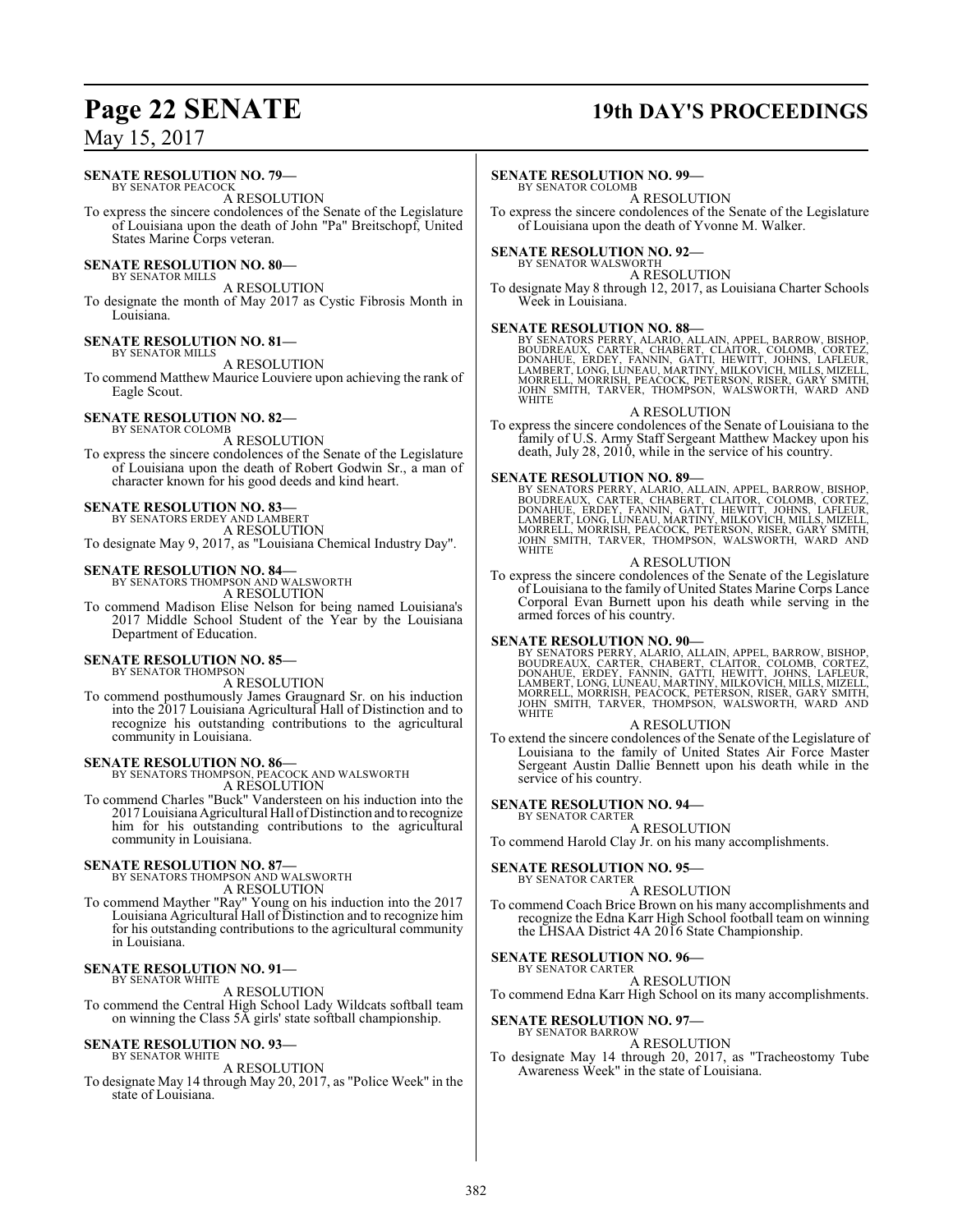## **19th DAY'S PROCEEDINGS Page 23 SENATE**

#### **SENATE RESOLUTION NO. 98—**

BY SENATOR PERRY A RESOLUTION

To commend and congratulate Lillian Bernard LeBlanc on the occasion of her 100th birthday.

> Respectfully submitted, KAREN CARTER PETERSON Chairman

The foregoing Senate Resolutions were signed by the President of the Senate.

#### **Message to the Secretary of State**

#### **SIGNED SENATE CONCURRENT RESOLUTIONS**

#### May 12, 2017

To the Honorable Secretary of State:

The President of the Senate and the Speaker of the House of Representatives have signed the following Senate Concurrent Resolutions:

#### **SENATE CONCURRENT RESOLUTION NO. 54—** BY SENATOR CHABERT

A CONCURRENT RESOLUTION

To recognize Monday, May 22, 2017, as "LUMCON Day" at the Louisiana State Capitol and to commend the members of the Louisiana Universities Marine Consortium for Research and Education.

#### **SENATE CONCURRENT RESOLUTION NO. 55—**

BY SENATORS COLOMB, BARROW, HEWITT, MIZELL AND PETERSON<br>AND REPRESENTATIVES AMEDEE, CARPENTER, DAVIS, EMERSON,<br>HILFERTY, HILL, HODGES, HORTON, NANCY LANDRY, MARCELLE,<br>MORENO, NORTON, SMITH, STOKES, THOMAS AND WHITE A CONCURRENT RESOLUTION

To commend Mackenzie Kay Andrews upon her receipt of a 2017 Women of Excellence Award from the Louisiana Legislative Women's Caucus Foundation in the category of High School Women of Excellence and upon being a recipient of a Louisiana Legislative Women's Caucus Foundation Scholarship.

**SENATE CONCURRENT RESOLUTION NO. 56—**<br>BY SENATORS COLOMB, BARROW, HEWITT, MIZELL AND PETERSON<br>AND REPRESENTATIVES AMEDEE, CARPENTER, DAVIS, EMERSON,<br>HILFERTY, HILL, HODGES, HORTON, JACKSON, NANCY LANDRY,<br>MARCELLE, MORENO, A CONCURRENT RESOLUTION

To commend Bria Janai Williams upon her receipt of a 2017 Women of Excellence Award from the Louisiana Legislative Women's Caucus Foundation in the category of College Women of Excellence and upon being a recipient of a Louisiana Legislative Women's Caucus Foundation Scholarship.

**SENATE CONCURRENT RESOLUTION NO. 57—**<br>BY SENATORS COLOMB, BARROW, HEWITT, MIZELL AND PETERSON<br>AND REPRESENTATIVES AMEDEE, CARPENTER, DAVIS, EMERSON,<br>HILFERTY, HILL, HODGES, HORTON, JACKSON, NANCY LANDRY,<br>MARCELLE, MORENO, WHITE

#### A CONCURRENT RESOLUTION

To commend Malori Dawn Dupree upon her receipt of a 2017 Women of Excellence Award from the Louisiana Legislative Women's Caucus Foundation in the category of High School Women of Excellence and upon being a recipient of a Louisiana Legislative Women's Caucus Foundation Scholarship.

#### **SENATE CONCURRENT RESOLUTION NO. 58—**

BY SENATOR MILLS A CONCURRENT RESOLUTION

To commend the Southern Mutual Help Association for its support in disaster recovery.

# May 15, 2017

## **SENATE CONCURRENT RESOLUTION NO. 59—** BY SENATOR PERRY AND REPRESENTATIVE HENSGENS A CONCURRENT RESOLUTION

To commend Randall Bertrand, coach of the girls' basketball team at Gueydan High School, upon the occasion of being named Louisiana Class 1A Coach of the Year in girls' basketball for the 2016-2017 season.

# **SENATE CONCURRENT RESOLUTION NO. 61—**<br>BY SENATOR PERRY AND REPRESENTATIVE MIGUEZ<br>A CONCURRENT RESOLUTION

To commend and congratulate Elijah Mitchell on his outstanding football career at Erath High School and to wish him much success with his upcoming college career at the University of Louisiana at Lafayette as a Ragin' Cajun.

**SENATE CONCURRENT RESOLUTION NO. 63**<br>BY SENATOR WHITE AND REPRESENTATIVES BACALA, BERTHELOT,<br>CHAD BROWN, CARPENTER, STEVE CARTER, DAVIS, EDMONDS,<br>FOIL, HAVARD, HODGES, IVEY, JAMES, JORDAN, MACK, MARCELLE,<br>POPE, PRICE, SCH A CONCURRENT RESOLUTION

To commend and congratulate the city of Baton Rouge, Louisiana, and its citizenry and public officials on the Bicentennial celebration of municipal incorporation and to encourage civic participation in the year-long calendar of events known as BR200.

- **SENATE CONCURRENT RESOLUTION NO. 64—**<br>BY SENATORS COLOMB, ALARIO, ALLAIN, APPEL, BARROW,<br>BISHOP, BOUDREAUX, CARTIER, CHABERT, CLAITOR, CORTEZ,<br>DONAHUE, ERDEY, FANNIN, GATTI, HEWITT, JOHNS, LAHEUR,<br>LAMBERT, LONG, LUNEAU, M
- To express the sincere and heartfelt condolences of the Legislature of Louisiana upon the passing of Rose Landry Long, of Natchitoches, Louisiana, and to celebrate the joyous life of a great lady who was fulfilled by her service to her God, her family, and her community.

#### **SENATE CONCURRENT RESOLUTION NO. 62—** BY SENATOR MARTINY

A CONCURRENT RESOLUTION To recognize May 2017 as Building Safety Month.

## **SENATE CONCURRENT RESOLUTION NO. 65—** BY SENATORS PEACOCK AND GATTI A CONCURRENT RESOLUTION

To commend and congratulate the students, faculty, administrators, and alumni of Bossier High School on the occasion of its Centennial celebration and to pay tribute to the accomplishments of its many graduates.

# **SENATE CONCURRENT RESOLUTION NO. 66—**<br>BY SENATOR COLOMB AND REPRESENTATIVE SMITH<br>A CONCURRENT RESOLUTION

To commend the efforts of The Links, Incorporated and to designate Monday, May 8, 2017, as Louisiana Links Day at the state capitol.